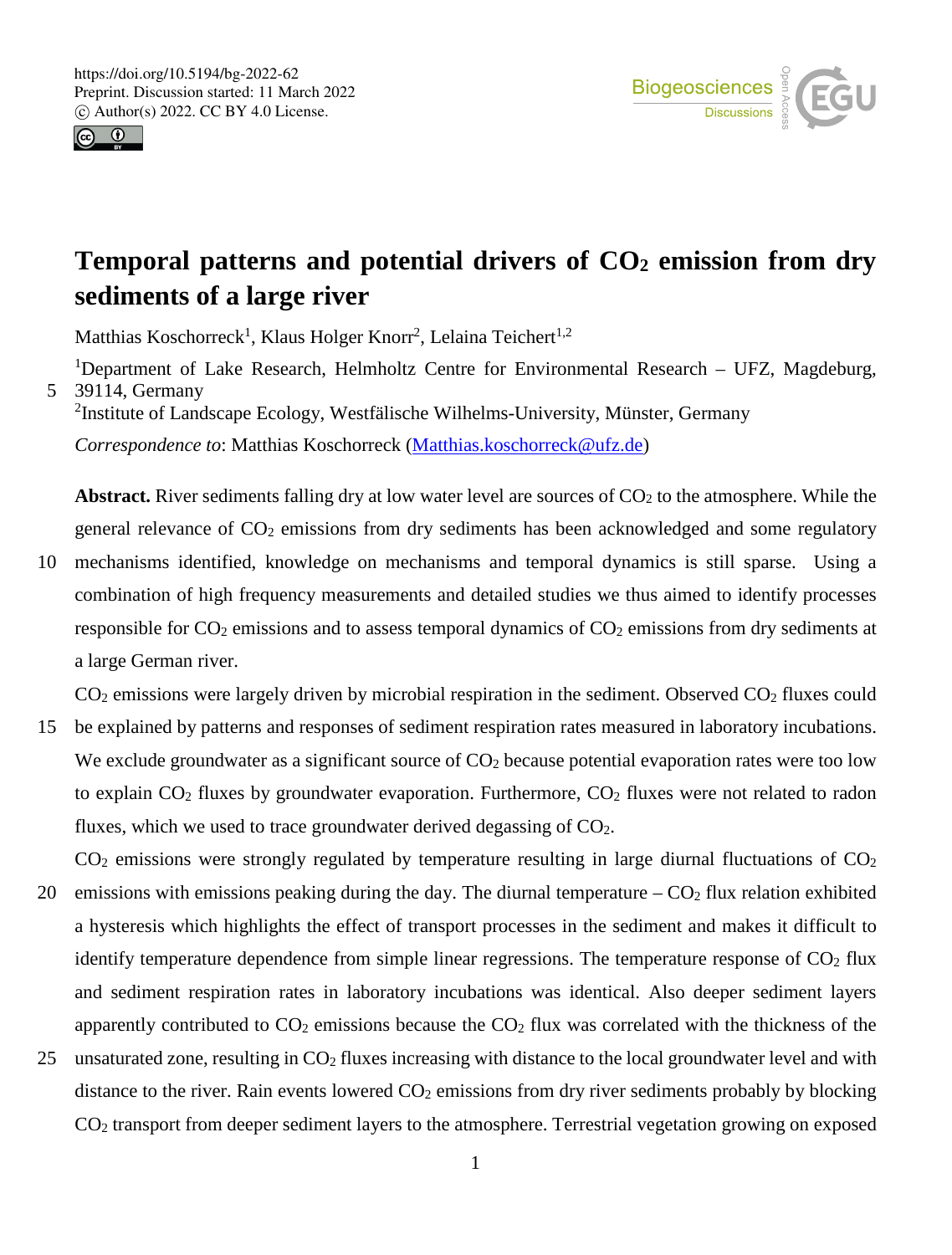



sediments largely increased respiratory sediment  $CO<sub>2</sub>$  emissions. We show that the regulation of  $CO<sub>2</sub>$ emissions from dry river sediments is complex. Diurnal measurements are mandatory and even  $CO<sub>2</sub>$ 30 uptake in the dark by phototrophic micro-organisms has to be considered when assessing the impact of  $\frac{dy}{dx}$  dry sediments on  $CO<sub>2</sub>$  emissions from rivers.

## **1 Introduction**

### **1.1 CO2 emissions from dry river sediments – significance**

- Streams and rivers are well known to play an important role in the global carbon cycle. The transport of 35 continental carbon to the ocean is mainly regulated by rivers (Schlesinger and Melack 1981). Moreover, carbon in rivers undergoes transformation processes and can be stored by means of sedimentation and photosynthesis or released due to biological respiration (Battin et al. 2009). One distinctive feature of rivers is their frequently changing water levels. Climate change is expected to further increase the seasonal and the inter-annual variability of rivers and hydrological regimes (Bolpagni et al. 2019; Coppola et al.
- 40 2014). In Europe, more frequent and longer-lasting droughts are expected during summers, which lead to desiccation of smaller streams and low-water levels in high-order rivers (Spinoni et al. 2018). Consequently, previously submerged river sediment will be exposed to the atmosphere and influenced by drying (Steward et al. 2012). It has been shown that these exposed sediments can emit high amounts of CO2 (von Schiller et al. 2014) and may represent a globally relevant carbon source to the atmosphere 45 (Marcé et al. 2019).

### **1.2 Regulation of CO2 emissions from dry sediments**

While the relevance of  $CO<sub>2</sub>$  emissions from dry river sediments has been acknowledged, only little is known about underlying mechanisms and temporal patterns. A recent study identified organic matter content and moisture as common drivers of CO<sub>2</sub> emissions from dry aquatic sediments (Keller et al. 2020).

50 However, high variability prevents the prediction of  $CO<sub>2</sub>$  fluxes for particular sites. Case studies showed that CO2 emissions are affected by temperature (Doering et al. 2011), emergent vegetation (Bolpagni et al. 2017), organic matter (Palmia et al. 2021), water content (Martinsen et al. 2019), or the frequency of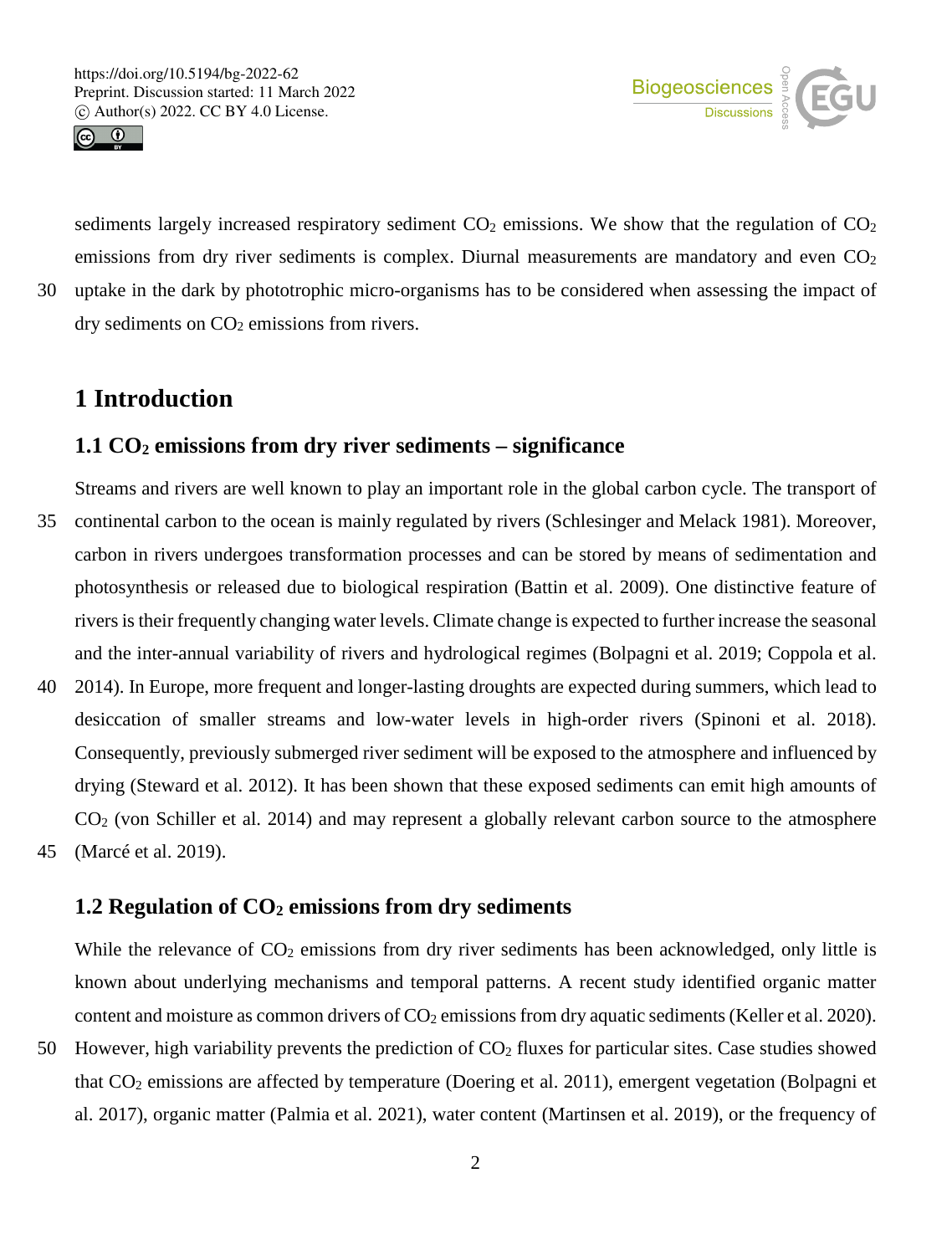



dry-wet cycles (Machado dos Santos Pinto et al. 2020). Although it is known that  $CO<sub>2</sub>$  emission from dry sediment may change with time, existing studies are based on single or few measurements. Nothing is yet 55 known about short term dynamics of GHG emissions from dry aquatic sediments. Investigating temporal variability has the potential to gain knowledge about the sources of emitted  $CO<sub>2</sub>$  and will improve our ability to model or scale up GHG emissions from dry sediments.

### **1.3 Possible sources of CO2**

Carbon emissions from desiccated sediments derive from a number of possible biotic and abiotic sources 60 (Marcé et al. 2019). Microbial respiration is well known to contribute to  $CO<sub>2</sub>$  emissions (Weise et al. 2016), similar to soil respiration. Organic matter originating from organic particle sedimentation may be mineralized to  $CO<sub>2</sub>$  or CH<sub>4</sub>. It is typically observed that CH<sub>4</sub> emissions from dry sediments are low indicating that anaerobic mineralization plays a minor role (Marcé et al. 2019).

- In contrast to respiration, abiotic processes are rarely taken into account (Rey 2015). Yet, recent findings 65 revealed a spatial variability of  $CO<sub>2</sub>$  fluxes from dry river sediments with highest fluxes at groundwater seeping sites that raised the question, how abiotic processes might contribute to observed CO<sub>2</sub> emissions. As a result, Mallast et al. (2020) suggested that  $CO<sub>2</sub>$  evasion from groundwater is likely to contribute to CO2 emissions from dry river sediments. This hypothesis is based on the mechanism that during periods of desiccation the water level of the river is falling, while the response of the groundwater level is delayed
- 70 (Peters et al. 2006). Hence, a flow gradient towards the river is established, resulting in discharge hotspots of groundwater close to the river. Considering that groundwater is usually 10 to 100 fold over-saturated with  $CO<sub>2</sub>$  (Macpherson 2009) the dissolved  $CO<sub>2</sub>$  can be expected to degas when reaching the sedimentatmosphere interface and probably adds to the  $CO<sub>2</sub>$  emissions (Mallast et al. 2020).

### **1.4 Aim of study**

75 Given the uncertainty of the origin of  $CO<sub>2</sub>$  emitted from dry river sediments, in this study we aimed to test the hypothesis of Mallast et al.  $(2020)$  that  $CO<sub>2</sub>$  emissions from dry sediments of larger rivers are driven by groundwater degassing. We applied a combination of automatic high frequency measurements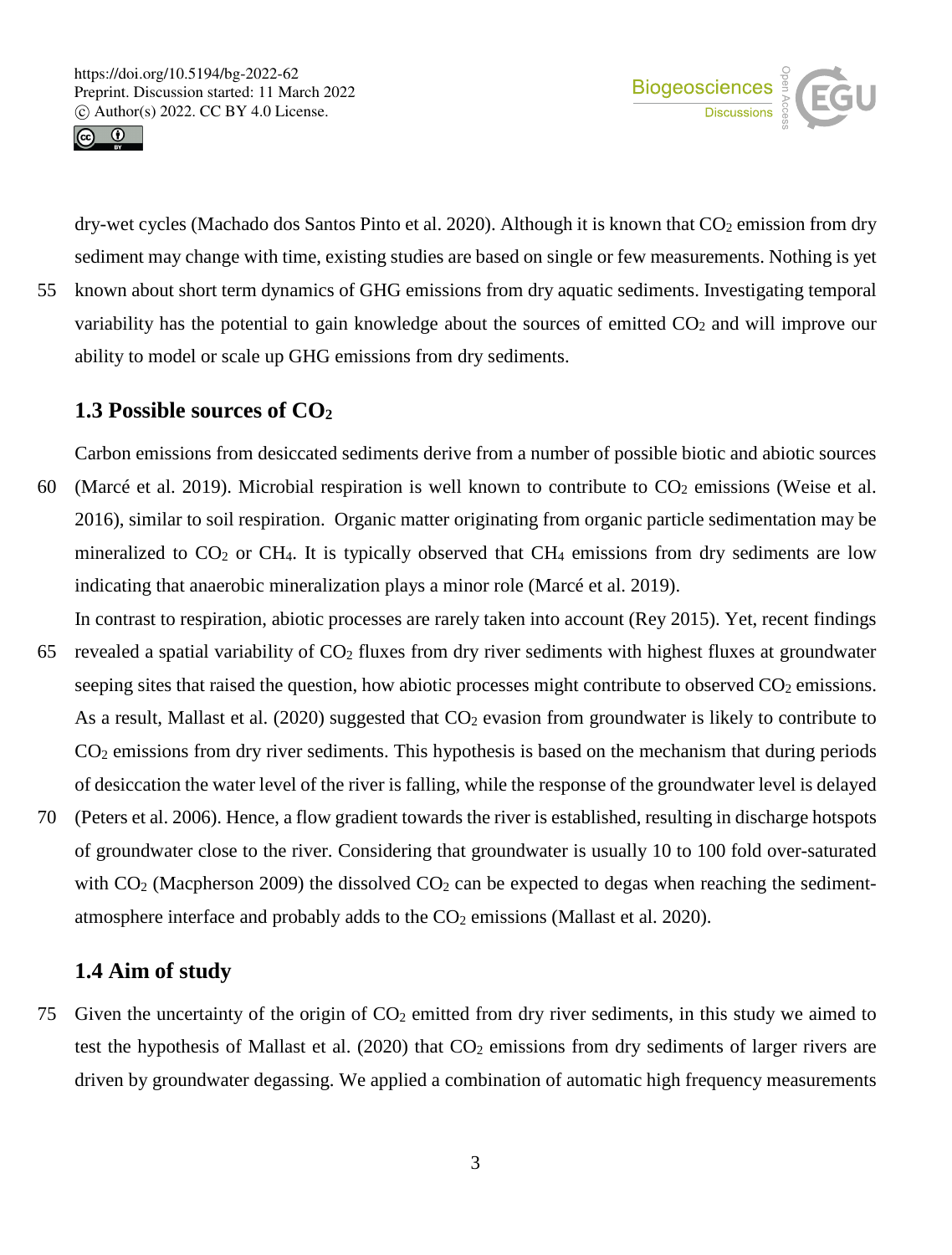



and detailed studies using a variety of methods to identify the source of  $CO<sub>2</sub>$  emissions from dry sediments at a large German river and to understand their temporal dynamics.

## 80 **2 Material and Methods**

## **2.1 Study site**

The study was conducted at the river Elbe, one of the largest rivers in Central Europe with a discharge average of about 559 m<sup>3</sup> s<sup>-1</sup> at the city of Magdeburg (Weigold and Baborowski 2009). Near Magdeburg, the Middle Elbe can be characterized as a free-flowing lowland river with comparable large floodplains, 85 only regulated by groyne fields. Hence, seasonal water level fluctuations are shaping the different habitats alongside the river, ranging from alluvial forests and pastures to sandy beaches (Scholten et al. 2005). The study site is located near the farm "Apfelwerder" at river km 314 in between two groins and is characterized by a slight slope from the river to the adjoining pasture (52.038398 N, 11.715495 E). A sandy beach of about 2 to 5 m with sparse vegetation (*Persicaria lapathifolia, Rorippa amphibia,*  90 *Polygonum aviculare*) could be found directly at the river, while the vegetation became denser with distance to the river (figure S1).

#### **2.2 High frequency measurements**

#### **2.2.1 Automatic flux chambers, water table levels, and environmental data**

To cover the temporal dynamics of  $CO<sub>2</sub>$  fluxes three opaque automatic chambers (CFLUX-1 Automated 95 Soil CO2 Flux System, PP Systems, Amesbury, Massachusetts, USA), were installed (Figure S1a). The chambers measured hourly  $CO<sub>2</sub>$  fluxes. Between flux measurements the chambers were open.  $CO<sub>2</sub>$  fluxes were calculated from the linear increase of  $CO<sub>2</sub>$  during a closure time of 5 minutes. Each chamber was equipped with a soil moisture and temperature probe (Stevens HydraProbe, Stevens Water Monitoring Systems, Portland, Oregon, USA). Due to fluctuating water levels over the summer of 2020 (Figure 1), it

100 was not possible to measure  $CO<sub>2</sub>$  fluxes from the sediment continuously over the whole measurement period. The chambers were set up in the periods from May 1st to June 10th, from August 3<sup>rd</sup> to August  $6<sup>th</sup>$ , and from September 17th to September  $26<sup>th</sup>$ ; moreover, also during deployment they needed to be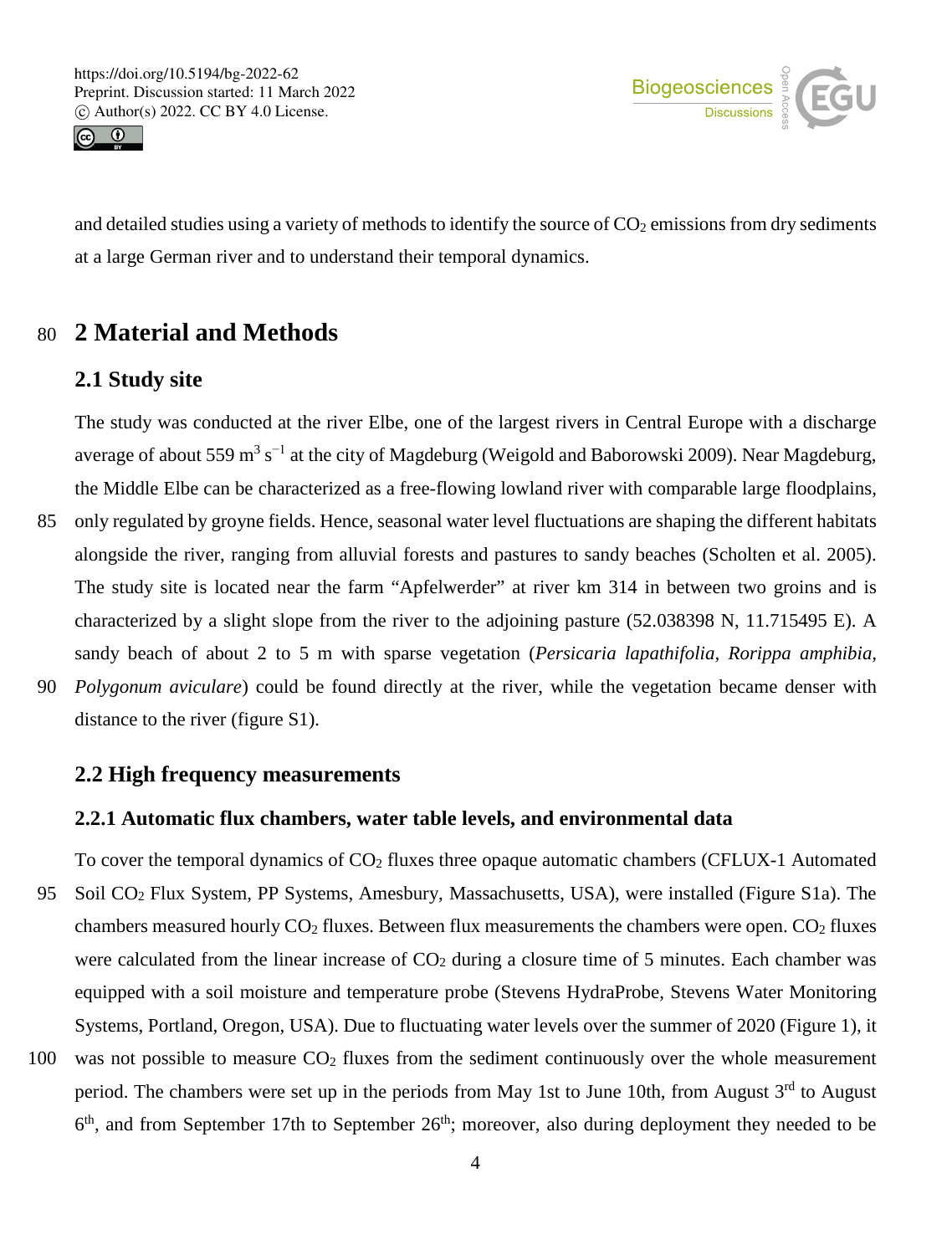



moved occasionally. Automatic flux chamber data were quality checked and data when the collar was flooded or the sand was washed away by waves removed. The final dataset contained 3128 flux 105 measurements.

To assure reproducibility and comparability of the automatically measured data, we installed the chambers at defined heights above the gauge "Magdeburg Strombrücke". Therefore, the distance to the river and the height over water level were determined once, along a transect. Out of these parameters, a slope was calculated and afterward used to position the automatic chambers in the field. Positions, where

110 the automatic chambers were placed were 75, 85 and 95 cm above zero point of the gauge "Magdeburg Strombrücke" (located 13 km downstream of the study side, zero point of gauge = 39.885 m above mean sea level (WSV 2020)). The thickness of the unsaturated sediment was calculated as the difference between the height above zero gauge for each chamber and the actual river level. Weather data from the German Weather Service were obtained for the monitoring station Magdeburg 15 km from Apfelwerder 115 (DWD 2020).

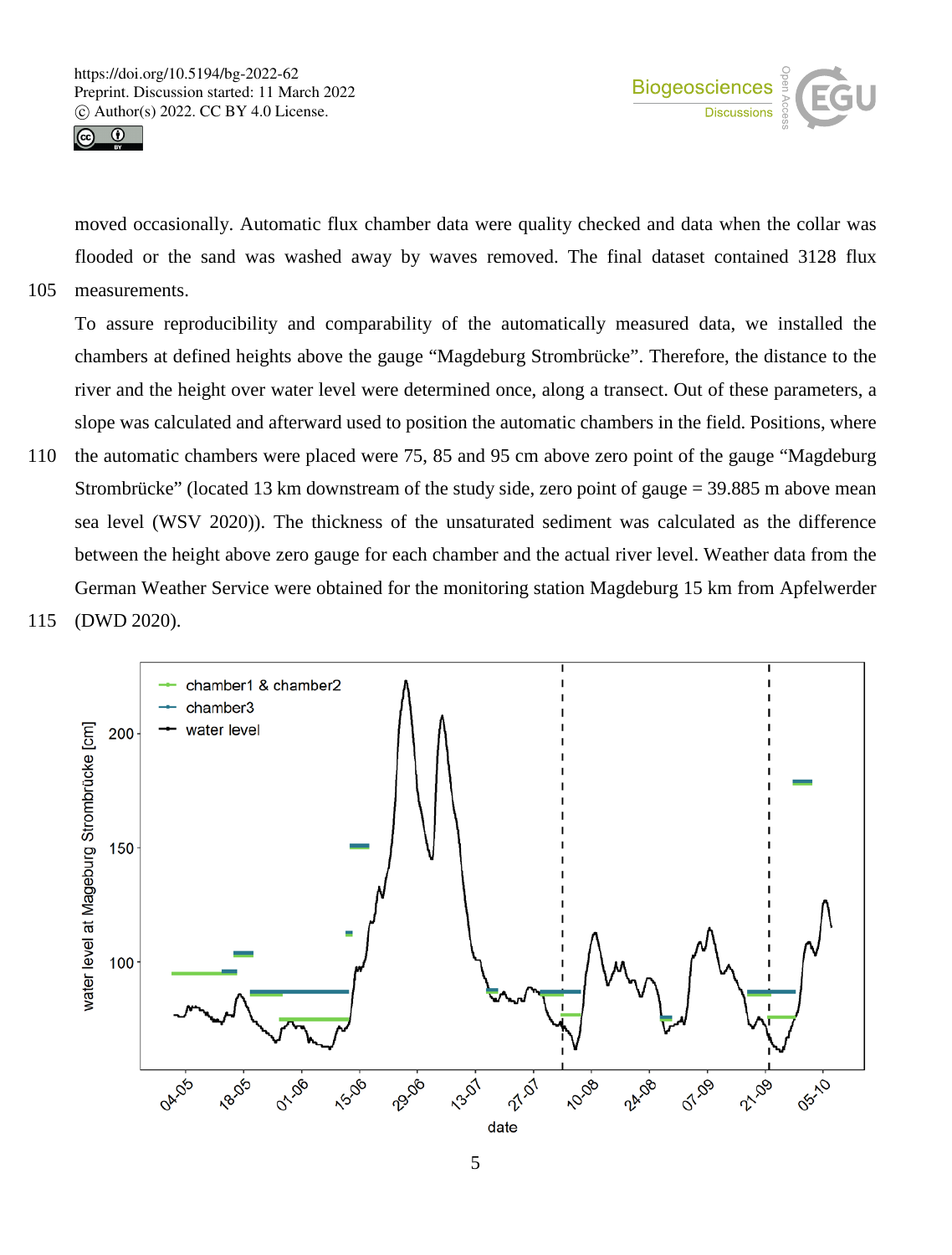



**Figure 1: Water level of the Elbe River at gauge "Magdeburg Strombrücke" (12 km downstream) in summer 2020. Colored lines indicate positioning of automatic flux chambers. For example a horizontal line at 95 cm means that a particular chamber was located at the water line when the gauge recorded a water level of 95 cm. Vertical dotted lines indicate intensive sampling campaigns.**

#### 120 **2.2.2 High resolution sediment respiration flux transects**

On 11 occasions between May and September transects of sediment respiration were additionally measured with a portable soil respiration system (EGM-5 Portable  $CO<sub>2</sub>$  Gas Analyser + SRC, PP Systems, Amesbury, Massachusetts, USA) equipped with the same soil moisture and temperature probe as the automatic chambers. On each occasion 12 flux measurements along a 15m long transect from the water

125 upslope were recorded. The opaque chamber was place on vegetation free spots to make sure that sediment respiration was measured. At each measuring spot we took note whether plants were growing nearby.

#### **2.3 Detailed sampling campaigns**

To closer investigate the mechanisms behind the  $CO<sub>2</sub>$  flux two intensive measurement campaigns were 130 carried out on August  $4<sup>th</sup>$ , 2020, and September 23<sup>rd</sup>, 2020.

#### **2.3.1 manual chamber measurements**

During these campaigns  $CO<sub>2</sub>$  fluxes, capturing both biotic and abiotic flux components, from the dry river sediments were measured with a manual chamber in 1 m steps away from the flowing water, along a transect which was characterized by an uphill slope of  $\sim$  11.5 %. Collars (39 cm diameter) were installed 135 at 4 sites along the transect a day in advance to minimize disturbance during measurements (Fig. S1b). For flux measurements an opaque chamber (V = 0.0239 m<sup>3</sup>, A = 0.1195 m<sup>2</sup>) equipped with a pressure vent tube was placed on a collar. The change of concentrations in the chamber was monitored for  $\sim$  5 minutes, with a multicomponent FTIR gas analyser (DX4000, Gasmet Technologies GmbH, Helsinki, Finland). The FTIR gas analyser measures CO<sub>2</sub>, CH<sub>4</sub>, and Nitrous oxide (N<sub>2</sub>O) with an accuracy of  $\lt 2\%$ 

140 of the measuring range per zero-point calibration interval (Gasmet Technologies GmbH 2018). Hence, the detection limit of the CO<sub>2</sub> flux was ~2 mmol m<sup>-2</sup> d<sup>-1</sup>, while the CH<sub>4</sub> flux was detectable if above 0.12 mmol m<sup>-2</sup> d<sup>-1</sup>, and N<sub>2</sub>O if above 0.2 mmol m<sup>-2</sup> d<sup>-1</sup>. Fluxes were calculated from the linear increase of the respective gas mixing ratio with time using the R package glimmr (Keller 2020).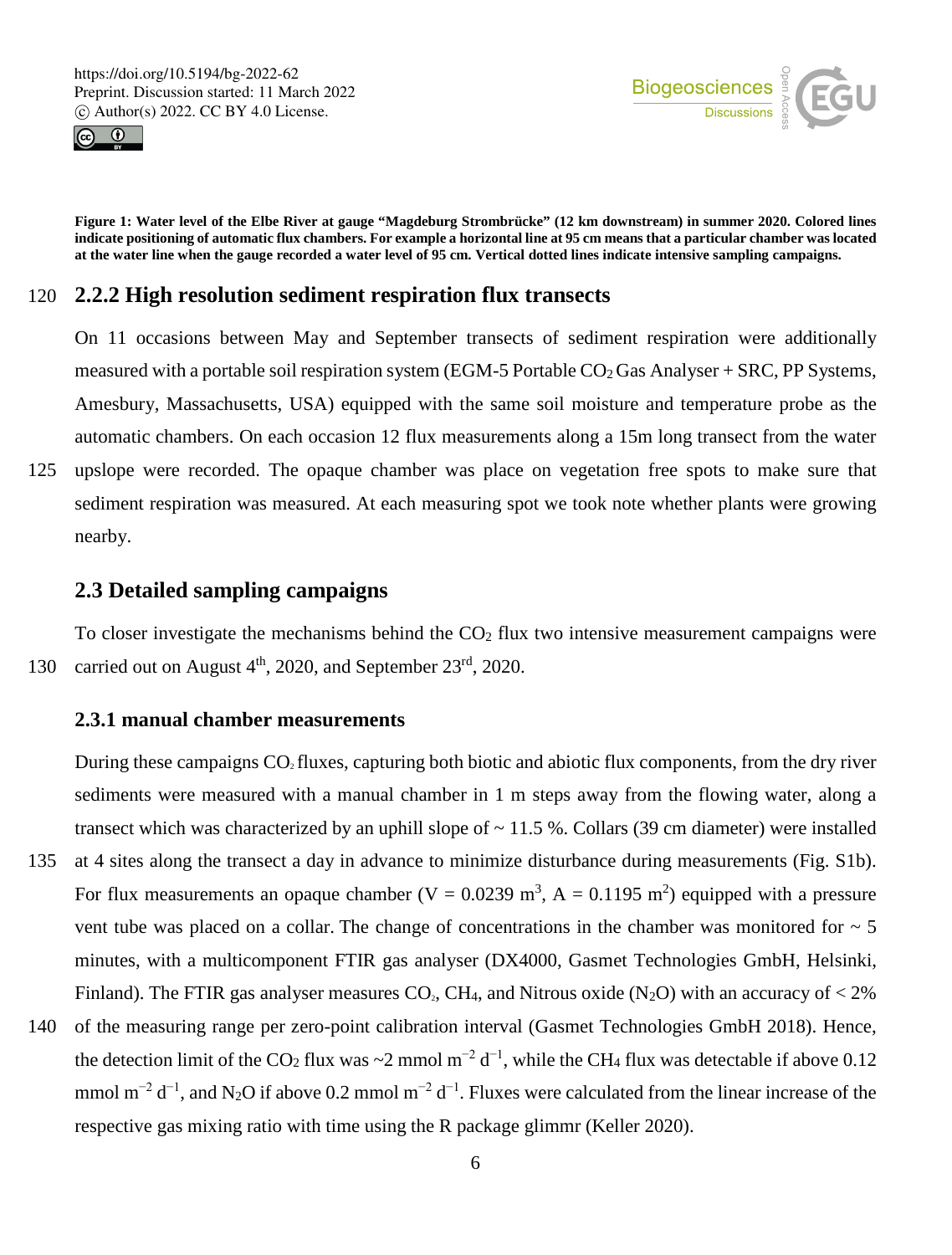



#### **2.3.2 Rn sediment efflux measurements**

- 145 The geogenic gas  $^{222}$ Rn is a commonly used natural tracer for groundwater influence in aquatic systems and is additionally known as a useful tool to trace the origins of  $CO<sub>2</sub>$  (Cook and Herczeg 2000). Therefore,  $^{222}$ Rn concentrations and fluxes were measured with a portable radon detector (RAD7 Radon Detector, DURRIDGE, Billerica, Massachusetts, USA) to determine the groundwater influence on CO<sub>2</sub> fluxes from dry river sediments. The measurements of the RAD7 are based on electrostatic collection of alpha-150 emitters with spectral analysis. Measuring with the "Normal" mode counts decays of both Polonium decay
- products of 222Rn (218Po, 214Po). The counts were measured over one hour and averaged, with a standard deviation of one sigma. The measurement range lies between  $4 - 750000$  Bq m<sup>-3</sup> with an accuracy of  $\pm$ 5 %.

The <sup>222</sup>Rn concentration in 300 mL water samples was measured with the Wat250 mode. In addition, soil

- 155 <sup>222</sup>Rn emissions were estimated with closed chamber measurements with the RAD7 over 3h (one Rn measurement per hour). Assuming that groundwater is the main source of  $CO<sub>2</sub>$  and that <sup>222</sup>Rn moves at the same mass flow as  $CO_2$  (Megonigal et al. 2020), the same spatial dependence of  $CO_2$  and  $^{222}$ Rn fluxes would be expected in case of groundwater being the major source of  $CO_2$ . For this reason, <sup>222</sup>Rn chamber measurements were performed simultaneously at two different positions, one with low and one with high
- 160 CO<sub>2</sub> flux. We used two chambers of different size and corrected <sup>222</sup>Rn flux measurements [Bq m<sup>-3</sup> d<sup>-1</sup>] for different chamber geometry by multiplying with the volume  $[m^3]$  and dividing by the area  $[m^2]$  of the chamber to get the <sup>222</sup>Rn flux [Bq m<sup>-2</sup> d<sup>-1</sup>].

#### **2.3.3 Water + sediment sampling**

For groundwater sampling piezometers with a diameter of 2.7 cm and a length of 100 cm were installed 165 next to each collar (Figure S1b) a day before the sampling campaign.

To determine the thickness of the unsaturated zone, the water level in the piezometers was measured with an electric contact gauge. *In situ* parameters pH, conductivity, temperature, and  $O_2$  saturation were measured in the piezometers and the river with a multiparameter probe (WTW® MultiLine® Multi 3630 IDS, Xylem, Rye Brook, New York, USA). To analyze dissolved CO2 and CH4 concentrations, water

170 samples were taken from the piezometers and the river using a syringe. Atmospheric air was added, with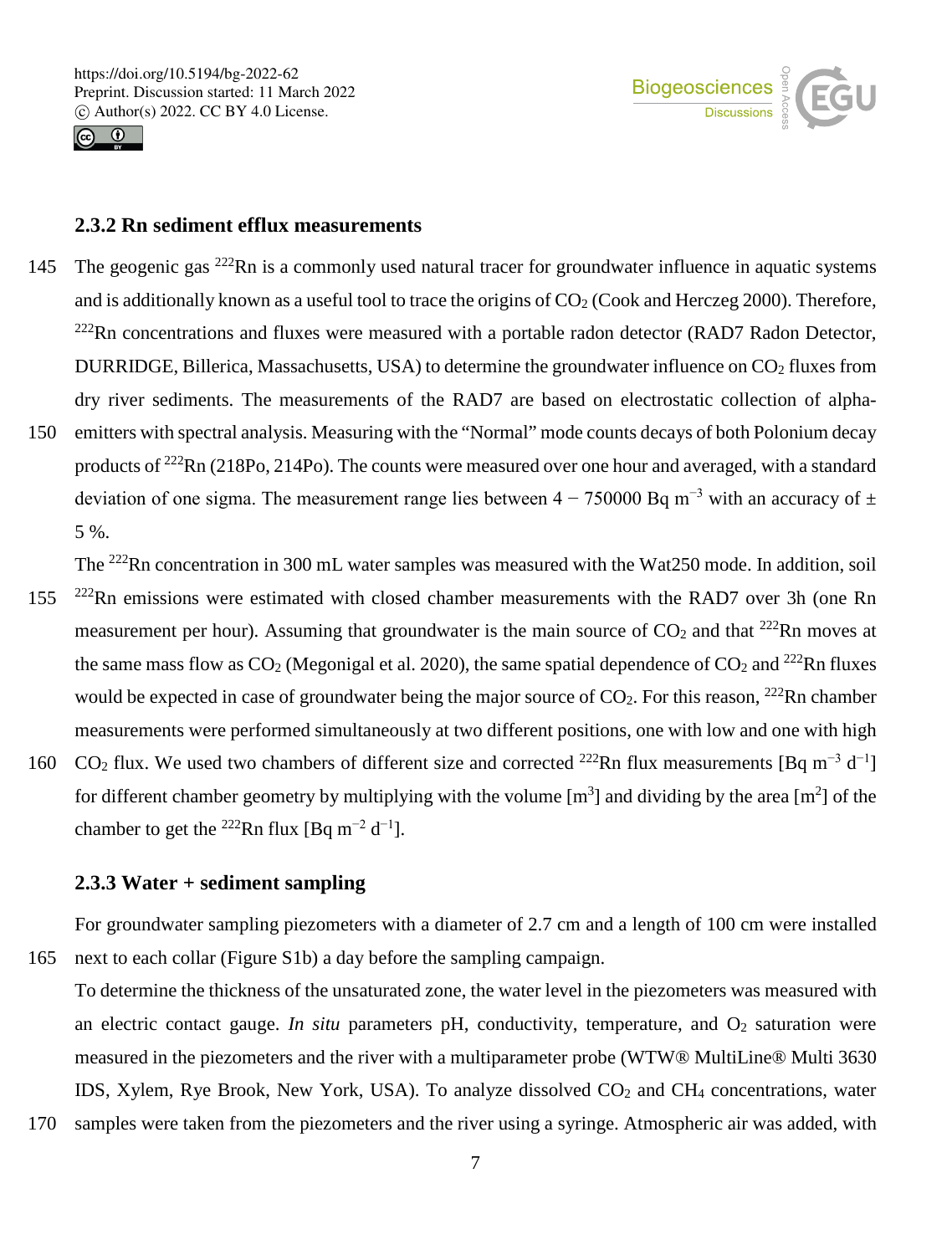



a headspace ratio of 1:1. After shaking for 2 minutes the headspace was transferred to 12 ml evacuated Exetainers (Labco Exetainers®, Labco Limited, Lampeter, UK) and stored till further analysis in the laboratory. Air samples were taken for headspace correction. Water samples for chemical analysis were collected in crimp vials without a headspace, stored at 4 °C and later analyzed in the laboratory.

175 Soil samples from the 0-5 cm layer were taken around each collar for incubation experiments. Samples were filled into plastic bags, stored at 4°C, and were analysed in the laboratory within a week.

#### **2.3.4 Potential CO2 production in laboratory incubations of sediment**

Incubation experiments were set up to analyze the potential microbial respiration in dry river sediments under controlled conditions. For this purpose, fresh soil samples (25 g wet weight), taken along the

- 180 transect were incubated in ~ 130 ml vials in replicates of four at 19.5 °C. To determine the temperature dependence of microbial respiration, 4 replicate samples of 25 g were incubated at 4, 12, 19.5, 28 and 35 °C. From each vial, 4 to 5 gas samples were taken over an incubation period of 2 to 3 days by a Pressure-Lok® syringe (Pressure-Lok® glass syringe, Valco Instruments, Waterbury, Houston, USA) and analyzed by gas chromatography for CO<sub>2</sub>. Respiration rates were calculated from the linear increase of 185 the CO2 content in the incubation vials divided by dry sediment weight.
- To evaluate the temperature response of the microbial respiration in the sediment the Q10 temperature coefficient and the activation energy (Ea) was calculated (Dell et al. 2011). The activation energy was calculated as the slope of Arrhenius plots as described in Gillooly et al. (2001).
- To compare respiration data from lab incubations to  $CO<sub>2</sub>$  fluxes measured in the field rates [µmol g-dw 190  $d^{-1}$ ] were converted to fluxes by multiplying with sediment bulk density [g-dw cm<sup>-3</sup>] and the thickness of the reactive sediment layer which we assume to be equal to the thickness of the unsaturated zone [cm].

#### **2.4 Analytics**

CO2 and CH4 concentrations in gas samples were measured with a gas chromatograph (GC) (SRI 8610C, SRI Instruments Europe, Bad Honnef, Germany). The GC was equipped with a flame ionization detector 195 and a methanizer which allowed simultaneous measurement of  $CO<sub>2</sub>$  and CH<sub>4</sub> with an accuracy of  $<$  5 %.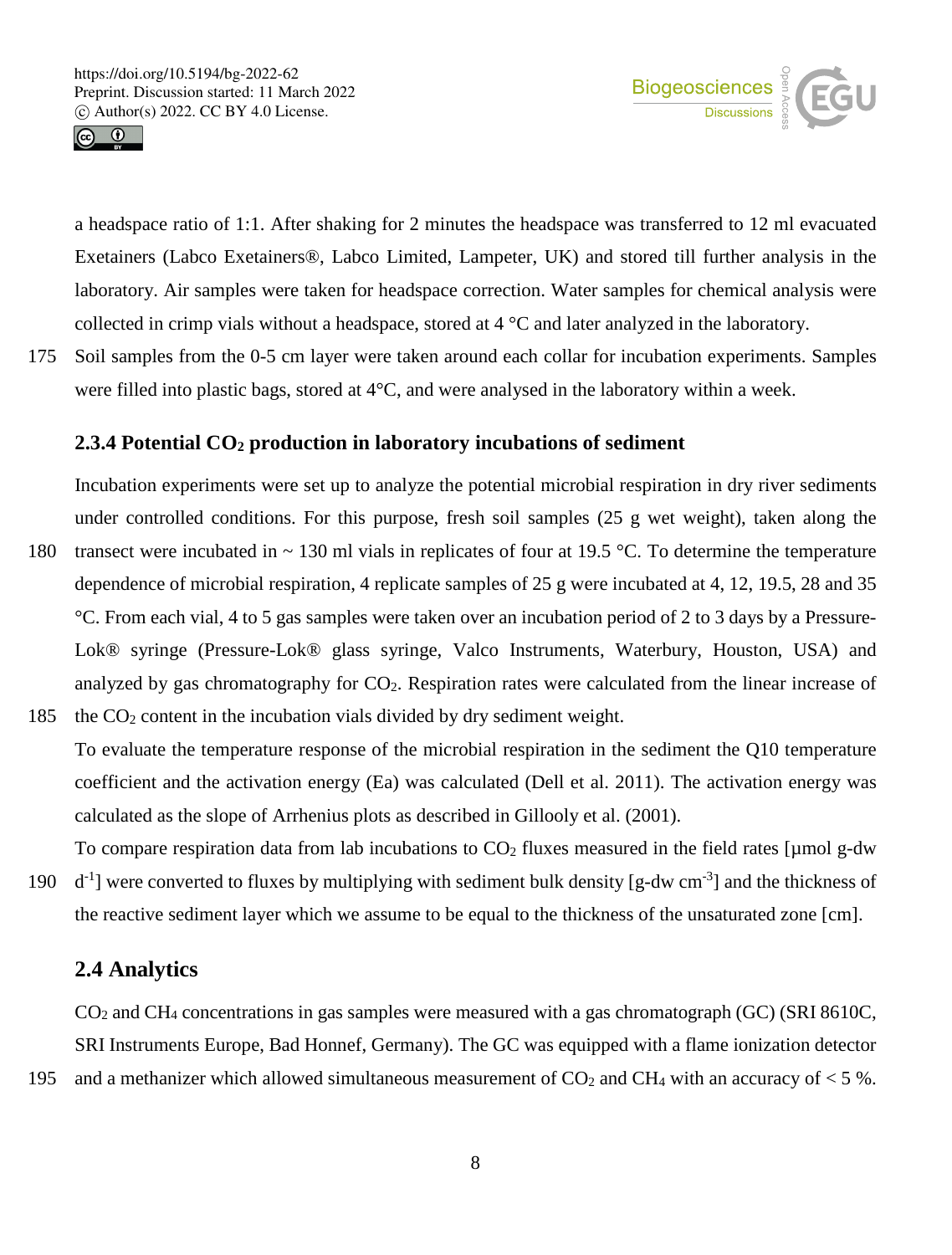



Dissolved gas concentrations were calculated using temperature dependent Henry coefficients (UNESCO/IHA 2010) and CO2 concentrations were corrected for alkalinity (Koschorreck et al. 2021). To analyze dissolved inorganic carbon (DIC) and dissolved organic carbon (DOC) water samples were filtered with a glass microfiber filter (Whatman GF/F). DIC and DOC concentrations were analyzed based

- 200 on high-temperature oxidation and NDIR-Detection (DIMATOC® 2000, DIMATEC Analysentechnik, Essen, Germany). The alkalinity of the water samples was determined by titration with HCl to pH of 4.3. To determine the concentration of the cations  $K^+$ ,  $Na^+$ ,  $Ca^{2+}$  and  $Mg^{2+}$  the water samples were filtered with a 0.45 μm syringe filter, acidified with HNO<sub>3</sub> and analyzed with an ICP OES (Optima 7300 DV, Perkin Elmer, USA). The Anion concentrations of  $SO_4^2$  and  $Cl^-$  were measured with ion chromatography
- 205 (Dionex-ICS 6000, Thermo Fisher Scientific, Waltham, Massachusetts, USA). Soil samples were analyzed to determine soil moisture content, bulk density, and organic matter from weight loss after loss after drying at 105 °C and loss on ignition (LOI) at 550°C, respectively. To analyze  $\delta^{13}$ C signatures of the organic matter, the sand and the organic matter in the sediment samples needed to be separated. This was done by suspending samples in ultrapure water followed by decanting and drying
- 210 at 45 °C for 24 h. The dried and homogenized samples were analyses for carbon and nitrogen content and δ<sup>13</sup>C and δ<sup>15</sup>N signatures with an Element Analyzer connected to a mass spectrometer (EA IsoLink<sup>™</sup> IRMS System, Thermo Fisher Scientific, Waltham, Massachusetts, USA).

## **2.5 Statistics**

CO2 flux data sets from manual and automatic measurements were visually checked for normality 215 distribution with Q-Q-plots. The CO<sub>2</sub> fluxes from the manual measurements were summarized by date and tested with univariate ANOVA and post hoc paired t-tests whether samples originate from the sample distribution and if groups differ significantly from each other. Additionally, the data were summarized by distance to the river and tested with a one-sample t-test to determine if measured fluxes differed significantly from zero.

220 Spearman rank correlation was used to identify relationships between environmental variables and the observed CO2 flux, and to identify the strength and direction of these relations (Leyer and Wesche 2007). Additionally, representative periods and single days were selected from automatic measurements to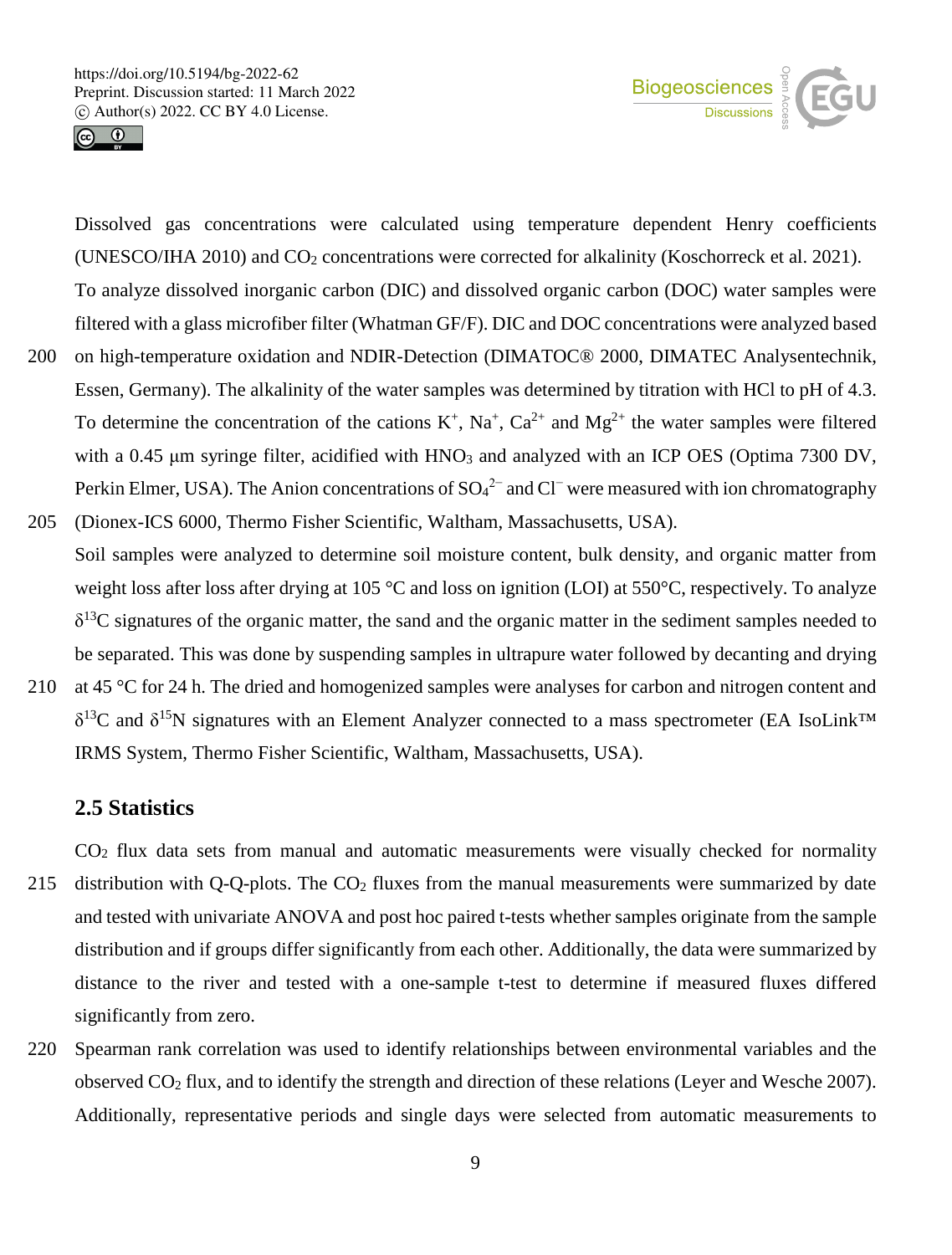



analyze patterns, hidden by the temporal variability of the data. The measured environmental variables of sediment temperature, sediment moisture, thickness of the unsaturated zone, organic matter content, and

- 225 precipitation were used for correlation analysis. Water level and climate data were averaged over 1 hour. Linear mixed-effects models (lme) were applied to predict the influence of the environmental variables on the  $CO_2$  flux at the study site for variables for which a linear relationship with the  $CO_2$  flux was presumed. To apply simple linear regression models and lme, assumptions of normality and homoscedasticity were visually checked with diagnostic plots, including residuals vs. fitted and Q-Q-plot.
- 230 Flux data were log transformed for lme analysis. Statistical analysis was performed using R (R-Core-Team 2016).

To evaluate the temperature response of the  $CO<sub>2</sub>$  flux as well as of microbial respiration in the sediment the Q10 temperature coefficient and the activation energy (Ea) was calculated (Dell et al. 2011). The activation energy was calculated as the slope of Arrhenius plots as described in Gillooly et al. (2001).

## 235 **3 Results**

### **3.1 Long term data**

The river showed a typical summer discharge situation with a water level mostly below 1 m, interrupted by a high discharge event at the end of June (Figure 1). Considerable areas of dry sediments only emerged during 6 weeks in early summer, and short periods in the first week of August and in September.  $CO<sub>2</sub>$ 

- 240 fluxes measured during these periods showed high diurnal and seasonal fluctuations (Figure 2). Fluxes fluctuated over 3 orders of magnitude between -120 and 1135 mmol  $m<sup>-2</sup> d<sup>-1</sup>$  with a median of 98 and a mean of  $149\pm155$  mmol m<sup>-2</sup> d<sup>-1</sup>. Fluxes fluctuated in a narrow range below 200 mmol m<sup>-2</sup> d<sup>-1</sup> during the first phase of the investigations in Mai. Due to rising water level at May  $17<sup>th</sup>$  we moved the chambers higher up where we measured both higher fluxes and larger diurnal amplitudes. When the water level
- 245 decreased after May  $20<sup>th</sup>$  we moved the chamber down to freshly emerged sediment. There,  $CO<sub>2</sub>$  fluxes were similar to the fluxes measured 10 cm higher during the first half of May and tended to increase with increasing time since drying. Negative fluxes were observed in 193 out of 3128 flux measurements (=6%) of all fluxes). Negative fluxes were observed especially during the beginning of the measurement period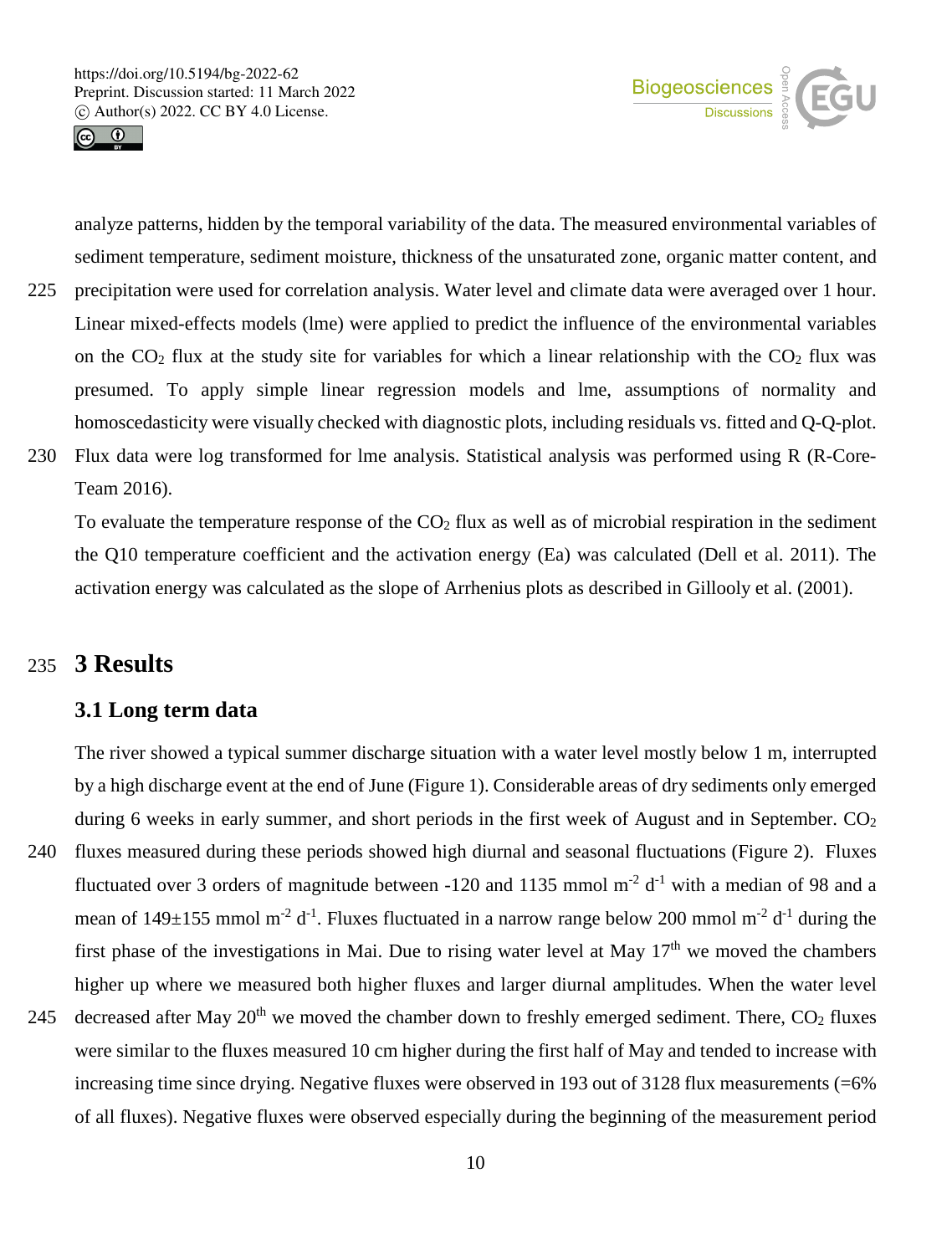



and at sites near to the water. Interestingly, negative fluxes nearly exclusively occurred during the day 250 between 10:00 and 18:00, peaking in the afternoon (Figure S2). Chambers installed closer to the water measured lower and less variable fluxes than chambers installed higher upslope.

Fluxes showed considerable short-term variability. Variability was not constant during the investigated period but especially high after June. Clear diurnal patterns were observed during the entire study but most pronounced in September.<br>255



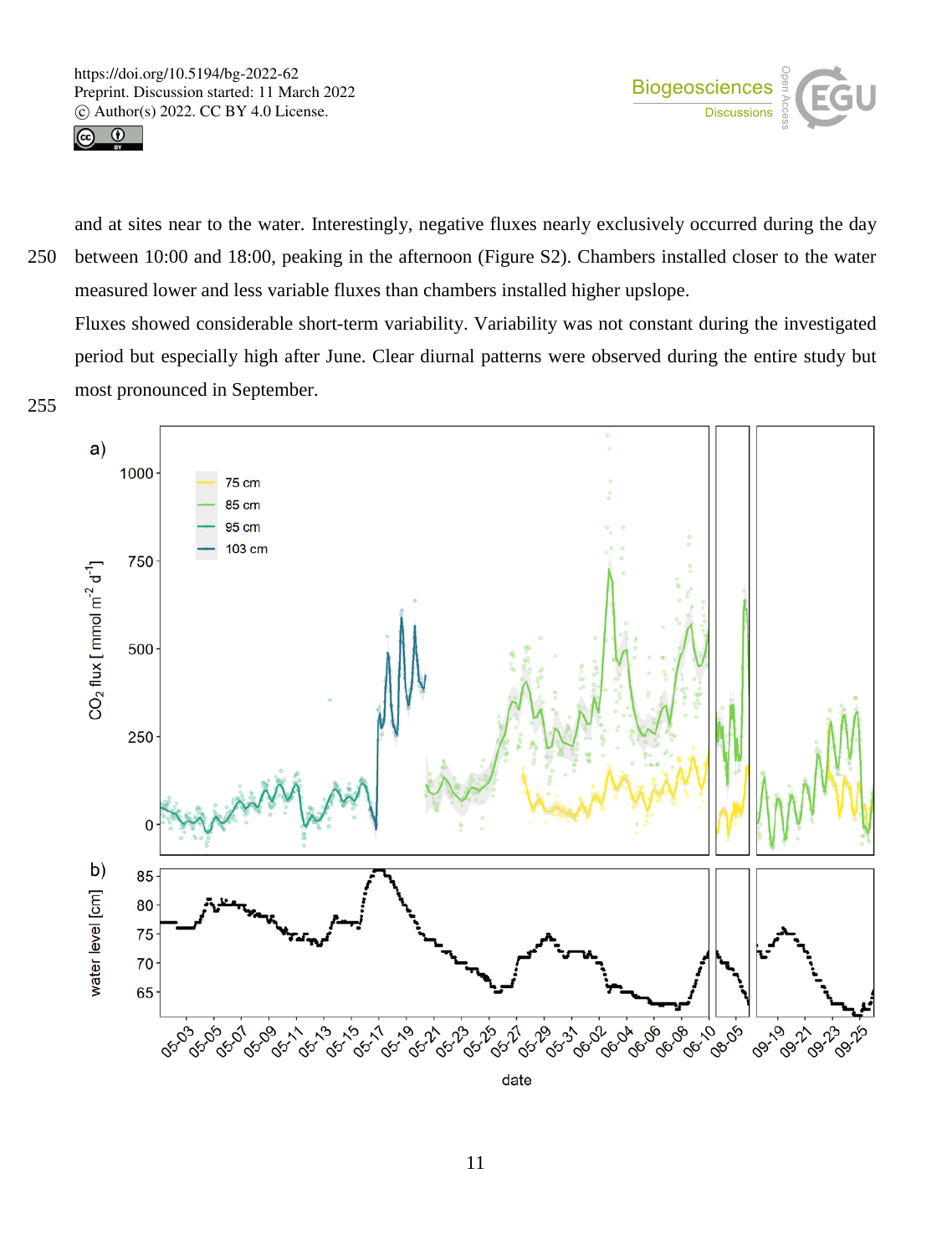



**Figure 2: CO2 fluxes in mmol m-2 d-1 measured with automatic chambers (a) and corresponding water level of the river measured 13 km downstream at the gauge "Magdeburg Strombrücke" (b). Colors indicate the position of the chamber relative to the gauge**  260 **(=elevation of the site), either 75, 85, 95, or 103 cm above current level. Lines indicate smoothed data ± SD using the geom\_smooth function in R (method="loess", span =0.1).**

#### **3.1.1 Regulatory factors HF: sediment moisture, temperature, water level, climate**

The observed diurnal pattern with higher  $CO<sub>2</sub>$  fluxes during the day suggested a temperature regulation of the flux. The  $CO<sub>2</sub>$  flux was indeed weakly (spearman  $p<0.05$ ) correlated with the thickness of the

265 unsaturated zone ( $R^2$ =0.31), sediment temperature ( $R^2$ =0.19, Figure 3a) and moisture ( $R^2$ =-0.19), as well as precipitation ( $R^2$ =-0.12). A mixed effect linear model with site were the chamber was placed as random factor and temperature and thickness of the unsaturated zone as fixed factors explained 0.61 % of the variability. Adding moisture did not further improve the lme.

The temperature response of the  $CO<sub>2</sub>$  flux was not very clear, however, if all data were plotted together

- 270 (Figure 3a) but if data from single days were plotted a clear pattern emerged (Figure 3b and Figure S3). The temperature response of the flux was affected by the time of day resulting in typical hysteresis curves. Warming during the day resulted in exponentially increasing fluxes. However, fluxes stayed high despite cooling started in the afternoon – the temperature response of the flux was clearly delayed. From the  $CO<sub>2</sub>$ flux-temperature relation (Figure 3a) an activation energy of 0.56 eV (37 kJ mol<sup>-1</sup>) could be calculated
- 275 which corresponds to a Q10 of 1.7 between 10 and 20°C.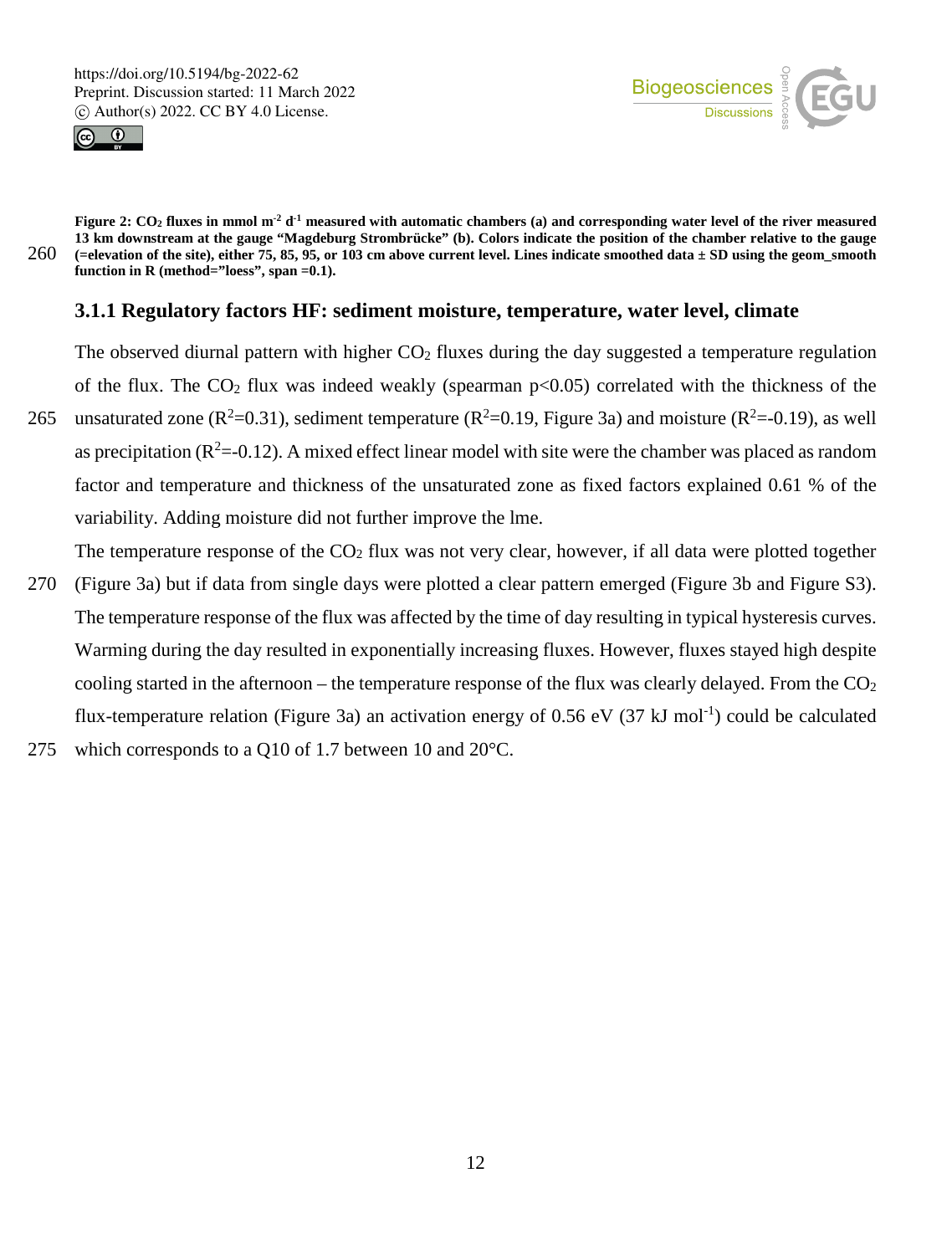





**Figure 3: CO2 flux in mmol m-2 d-1 (obtained from 3 automatic chambers) depending on sediment temperature (a) all data (b) only data from June 2nd as an example for hysteretic response to temperature. Color indicate hour of measurement.**

A closer look at data from one week in September revealed how temperature, thickness of the unsaturated 280 zone and precipitation interacted in regulating the flux (Figure 4). Temperature drove the very clear diurnal amplitude but the absolute level of the flux was higher with increasing thickness of the unsaturated zone (which was accompanied by sediment drying). A single precipitation event at September  $25<sup>th</sup>$ resulted in a sudden increase in sediment moisture which was accompanied by a clear drop of the  $CO<sub>2</sub>$ flux. If only data for the period shown in Figure 4 were considered a linear model containing sediment 285 temperature and moisture and the interaction between temperature and moisture explained 46 % of the variance.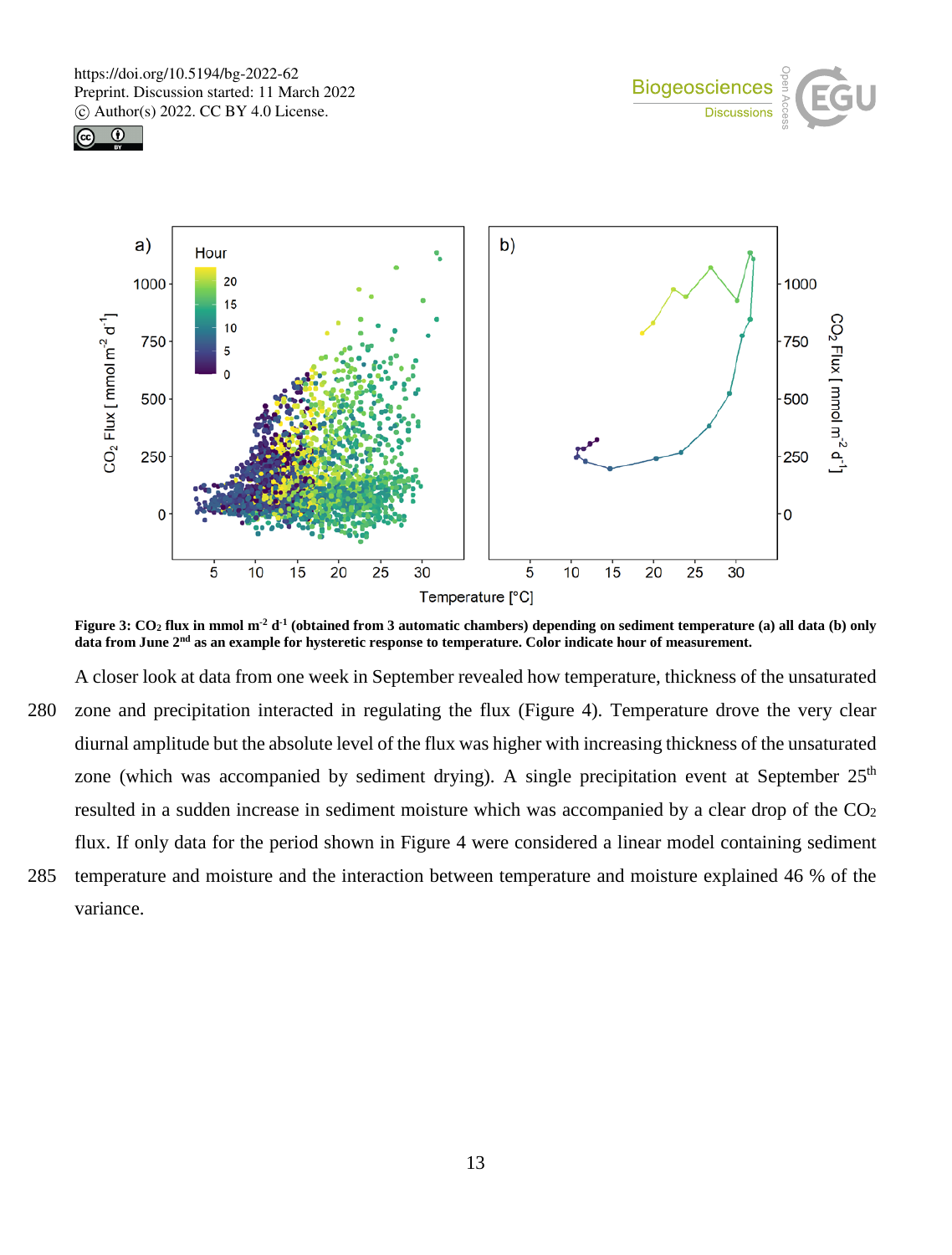





Figure 4: Example high frequency dataset showing (a) CO<sub>2</sub> flux (F) measured by an automatic chambers (b) sediment temperature **(Tsoil; 0-5 cm depth) (c) sediment moisture (Msoil; 0-5 cm depth) (d) precipitation (Precip) recorded in hourly resolution and (e)**  290 **thickness of the unsaturated zone (UZ; distance between water table level and ground surface).**

#### **3.1.2 spatial gradient of CO2 flux**

As seen from the automatic chamber measurements at different distance to the water, we observed a spatial gradient of the  $CO<sub>2</sub>$  flux.  $CO<sub>2</sub>$  fluxes were lowest near to the water line where sediment moisture was highest (Figure 5) and fluxes increased with distance to the water. This was also visible in the 295 automatic chamber data when chambers were placed at different distance to the water (compare Figure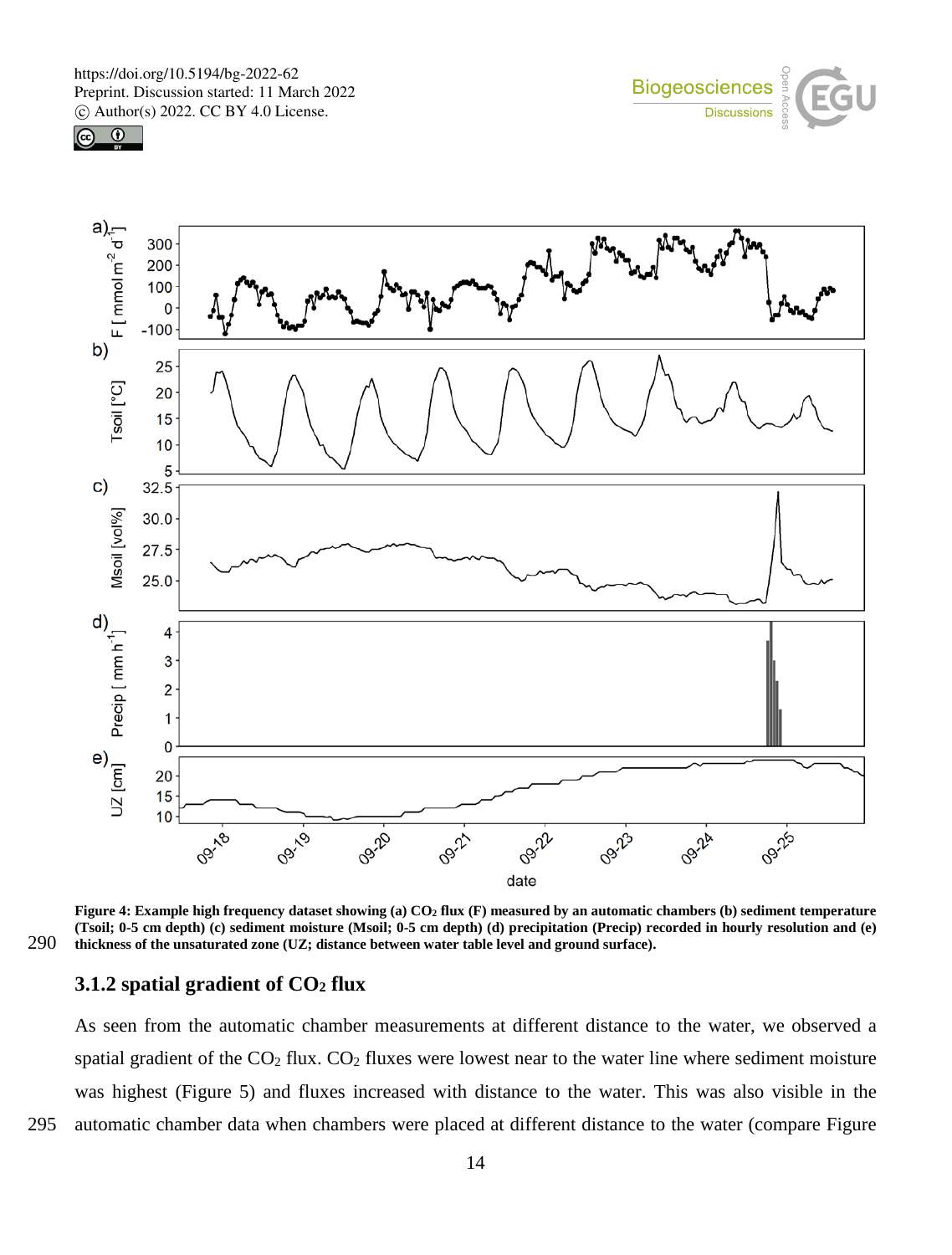



2). The chamber which was placed nearer to the water recorded consistently lower fluxes. This is also consistent with the observed positive correlation between  $CO<sub>2</sub>$  flux and the thickness of the unsaturated zone.



**Figure 5: CO2 flux (mmol m-2 d-1** 300 **) as measured with a manual chamber (a) and sediment moisture (vol-%) measured with a probe in 0-5 cm depth (b) depending on the distance to the water. Dots represent points of measurement and symbols indicate presence or absence of plants near to the chamber (never plants inside chambers).**

We also observed higher CO<sub>2</sub> fluxes in the vicinity of plants. Plants were consistently found from about 3 m from the water uphill. Fluxes above this "plant line" (indicated by the symbols in Figure 5) tended to

305 be higher than fluxes from the vegetation free area nearer to the water.

Taken this together there was strong evidence from field based flux measurements that respiration in the sediment was the major driver of the  $CO<sub>2</sub>$  flux. To further support this conclusion detailed investigations were carried out.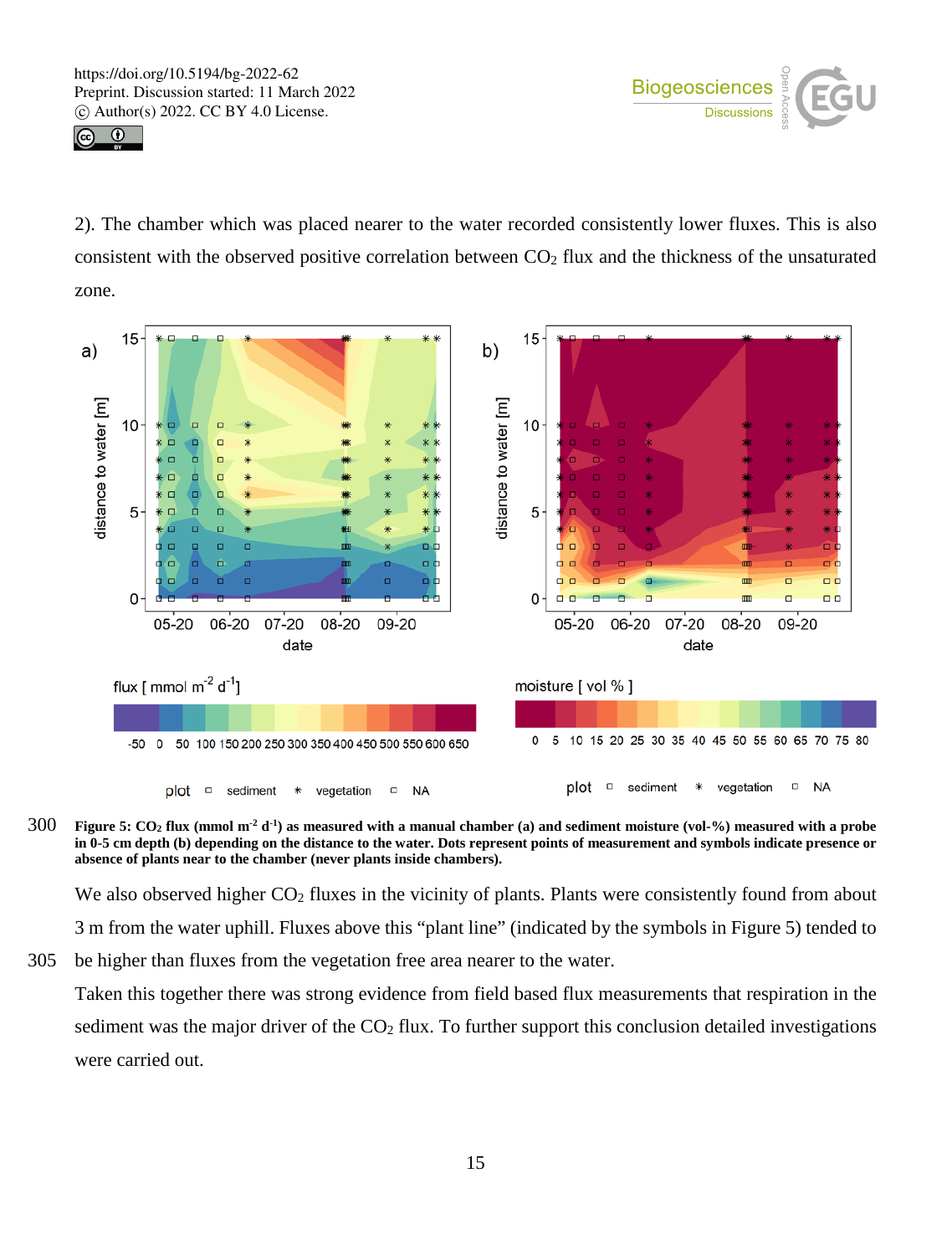



#### **3.2 Detailed investigations**

- 310 The sediment pore water was quite similar to river water with respect to electric conductivity and dissolved solutes including DIC (Table 1). The water level difference between the wells and the river was below the detection limit – the hydraulic gradient was virtually zero during our sampling campaigns. The shallow hydraulic gradient and the similar chemistry suggest a large influence of river water on the sediment pore water. In contrast, concentrations of dissolved gases were quite different with high 315 concentrations of  $CO_2$  and CH<sub>4</sub>, and low concentrations of  $O_2$  in the pore water. Pore water concentrations
- of  $CO<sub>2</sub>$  increased with distance to the river while  $CH<sub>4</sub>$  concentrations tended to be highest near to the river. In August the river water was slightly under saturated with respect to CO2. The sediment was poor in organic matter (LOI  $<$  1%). Sediment texture as determined by the FAO method (FAO 2020) was loamy sand. GHG emissions were dominated by  $CO<sub>2</sub>$  while CH<sub>4</sub> fluxes were low and N<sub>2</sub>O fluxes always

320 below the detection limit (Table 1).

| parameter            |    | unit                                      |       |              | 4.8.2020       |                |      |       |      | 23.9.2020      |                |                |
|----------------------|----|-------------------------------------------|-------|--------------|----------------|----------------|------|-------|------|----------------|----------------|----------------|
| distance             | to | m                                         | river | $\mathbf{1}$ | 3              | 5              | 6    | river | 1    | $\overline{2}$ | 3              | $\overline{4}$ |
| river                |    |                                           |       |              |                |                |      |       |      |                |                |                |
| CO <sub>2</sub> flux |    | mmol m <sup>-2</sup> d <sup>-1</sup> $-3$ |       | 33           | 87             | 153            | 153  | 36    | 103  | 49             | 142            | 126            |
| CH <sub>4</sub> flux |    | mmol m <sup>-2</sup> $d^{-1}$ 0.7         |       | 3.4          | $\overline{0}$ | $\overline{0}$ | 0.6  | 6     | 0.5  | $\overline{0}$ | $\overline{0}$ | $-0.6$         |
| unsaturated          |    | cm                                        |       | 10           | 31             | 62             | 78   |       | 9    | 19             | 32             | 36.5           |
| zone                 |    |                                           |       |              |                |                |      |       |      |                |                |                |
| moisture             |    | [vol $%$ ]                                |       | 30           | 13             | 25             | 12   |       | 30   | 25             |                | 9              |
| organic              |    | [% LOI]                                   |       | 0.78         | 0.39           | 1.11           | 0.94 |       | 0.85 | 0.97           | $\overline{a}$ | 0.52           |
| matter               | in |                                           |       |              |                |                |      |       |      |                |                |                |
| sediment             |    |                                           |       |              |                |                |      |       |      |                |                |                |
| CH <sub>4</sub>      |    | $\mu$ mol $L^{-1}$                        | 0.3   | 18           | 11             | 11             | 6    | 2.5   | 189  | 186            | 212            | 70             |
| CO <sub>2</sub>      |    | $\mu$ mol $L^{-1}$                        | 13.3  | 610          | 883            | 1960           | 3681 | 32    | 1193 | 899            | 1118           | 1024           |
| <b>DIC</b>           |    | $mg L^{-1}$                               | 42    | 23           | 48             | 49             | 50   | 24    | 70   | 64             | 64             | 55             |

**Table 1: Sediment, groundwater, and river water properties at the 2 sampling campaigns**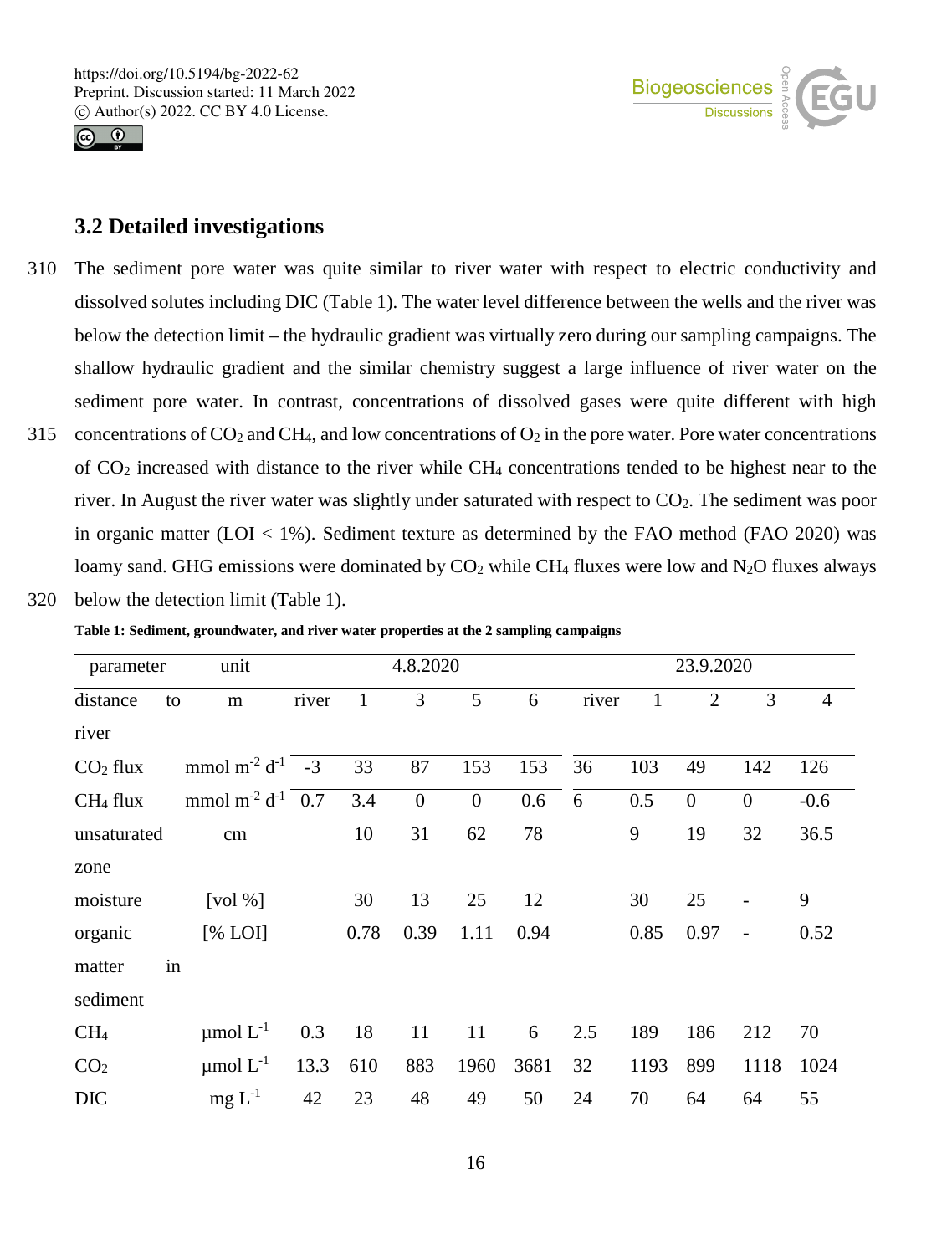

| alkalinity                                                                 | mg $L^{-1}$ 1.9 3.5 3.5 3.6 3.1 1.9 4.5 4.8 5.3 4.7   |         |  |                             |  |        |       |      |
|----------------------------------------------------------------------------|-------------------------------------------------------|---------|--|-----------------------------|--|--------|-------|------|
| DOC                                                                        | mg $L^{-1}$ 13.1 6.9 9.3 12 13.5 6.31 9.4 9.9 11.5 11 |         |  |                             |  |        |       |      |
| $SO_4^{2-}$                                                                | $mg L^{-1}$ 79 44 71 67 74 79                         |         |  |                             |  | 7.3 20 | 31 92 |      |
| pH                                                                         |                                                       | 8.3 7.2 |  | 6.8 6.6 6.6 8 7.2 7.3 7.2 7 |  |        |       |      |
| conductivity $\mu$ S cm <sup>-1</sup> 640 610 658 640 1563 601 696 655 647 |                                                       |         |  |                             |  |        |       | -640 |
| O <sub>2</sub>                                                             | mg $L^{-1}$ 9.1 0.8 1.1 1.9 2 9.3 3.4 2.5 4 4         |         |  |                             |  |        |       |      |

Diffusive fluxes from the river were calculated from concentrations using the gas transfer coefficient from Matoušů et al. (2019).

### **3.2.1 CO2 fluxes versus Rn fluxes**

325 As an indicator of groundwater evaporation and possible evasion of  $CO<sub>2</sub>$ , we measured the flux of radon out of the sediment, assuming groundwater as a major source. Rn fluxes were higher in September than in August although the Rn concentration in the groundwater was similar in both months (Table 2). The flux of radon out of the sediment was, however, not much different at two different distances to the river while the CO<sub>2</sub> flux differed by about one order of magnitude between the same sites. If groundwater was 330 the source of  $CO_2$ , we would expect Rn fluxes to be related to  $CO_2$  evasion from groundwater; thus our

data indicates that higher CO<sub>2</sub> fluxes were not driven by higher evaporation.

**Table 2: Flux of radon measured as 222Rn increase in static chambers compared to CO2 flux measured in the same chambers, and radon concentration determined as detected activity (Bq m-3) in the groundwater sampled in wells directly beside the chambers.**

| date      | Distance to | $222$ Rn flux  | CO <sub>2</sub> flux                    | $222$ Rn in GW       |  |
|-----------|-------------|----------------|-----------------------------------------|----------------------|--|
|           | river $[m]$ | $[Eq m-2 d-1]$ | [mmol m <sup>-2</sup> d <sup>-1</sup> ] | $[\text{Bq m}^{-3}]$ |  |
| 5.8.2020  |             | 65             | $18 + 20$                               | $6090\pm418$         |  |
|           | 3           | 63             | $110\pm31$                              |                      |  |
| 23.9.2020 |             | 174            | $7 + 41$                                | $6650\pm436$         |  |
|           | 4           | 205            | $169 \pm 36$                            |                      |  |

#### **3.2.2 Sediment respiration rates**

335 To check whether the observed  $CO<sub>2</sub>$  fluxes could be explained by microbial respiration in the sediment, laboratory incubations were carried out. Sediment respiration rates as measured in laboratory incubations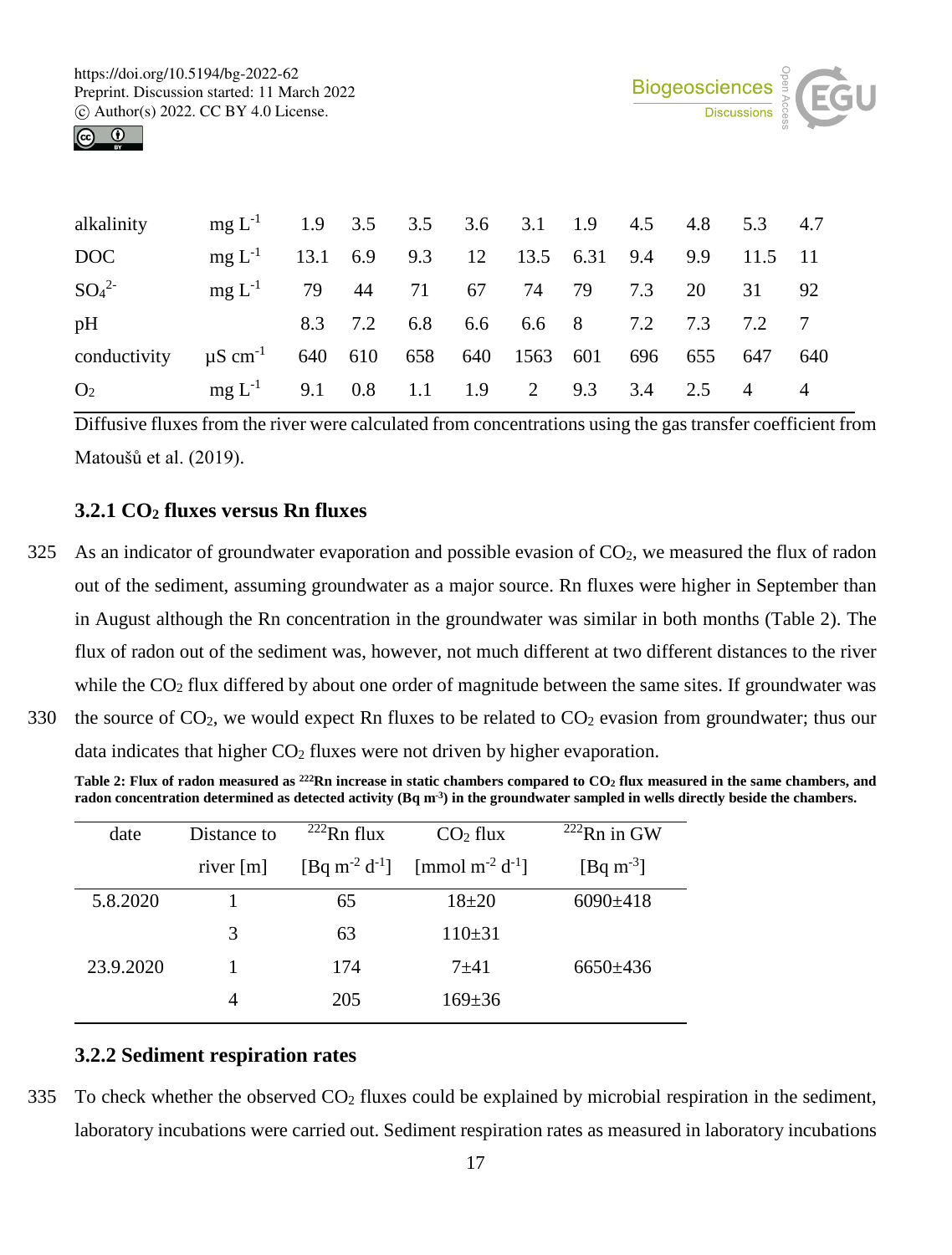



were  $0.9\pm0.45$  µmol g<sup>-1</sup> d<sup>-1</sup> in August and 0.64 µmol g<sup>-1</sup> d<sup>-1</sup> in September with rates increasing with distance to the river. Potential  $CO<sub>2</sub>$  fluxes calculated from these rates were similar or higher than  $CO<sub>2</sub>$ fluxes measured *in situ* (Figure 6). Thus, sediment respiration was high enough to explain the observed 340  $CO<sub>2</sub>$  emissions.



**Figure 6: Potential CO<sub>2</sub> flux determined from laboratory incubations of sediment compared to** *in situ* **CO<sub>2</sub> fluxes depending on** distance to the river. Potential fluxes per unit area were calculated from sediment respiration rates (mmol g<sup>-1</sup> dw d<sup>-1</sup>), the thickness **of the unsaturated zone (cm), and the bulk density of the sediment (g dw cm-3).**

## 345 **3.2.3 Temperature dependence of sediment respiration**

Sediment respiration increased exponentially with temperature (Figure 7) resulting in a Q10 of 2.5. The calculated activation energy of 0.7 eV was similar to the activation energy calculated from the automatic chamber data. The comparison with the temperature response of the  $CO<sub>2</sub>$  flux measured by the automatic chambers (line in Figure 7) visualizes the similar temperature response of sediment respiration and *in situ* 350 fluxes.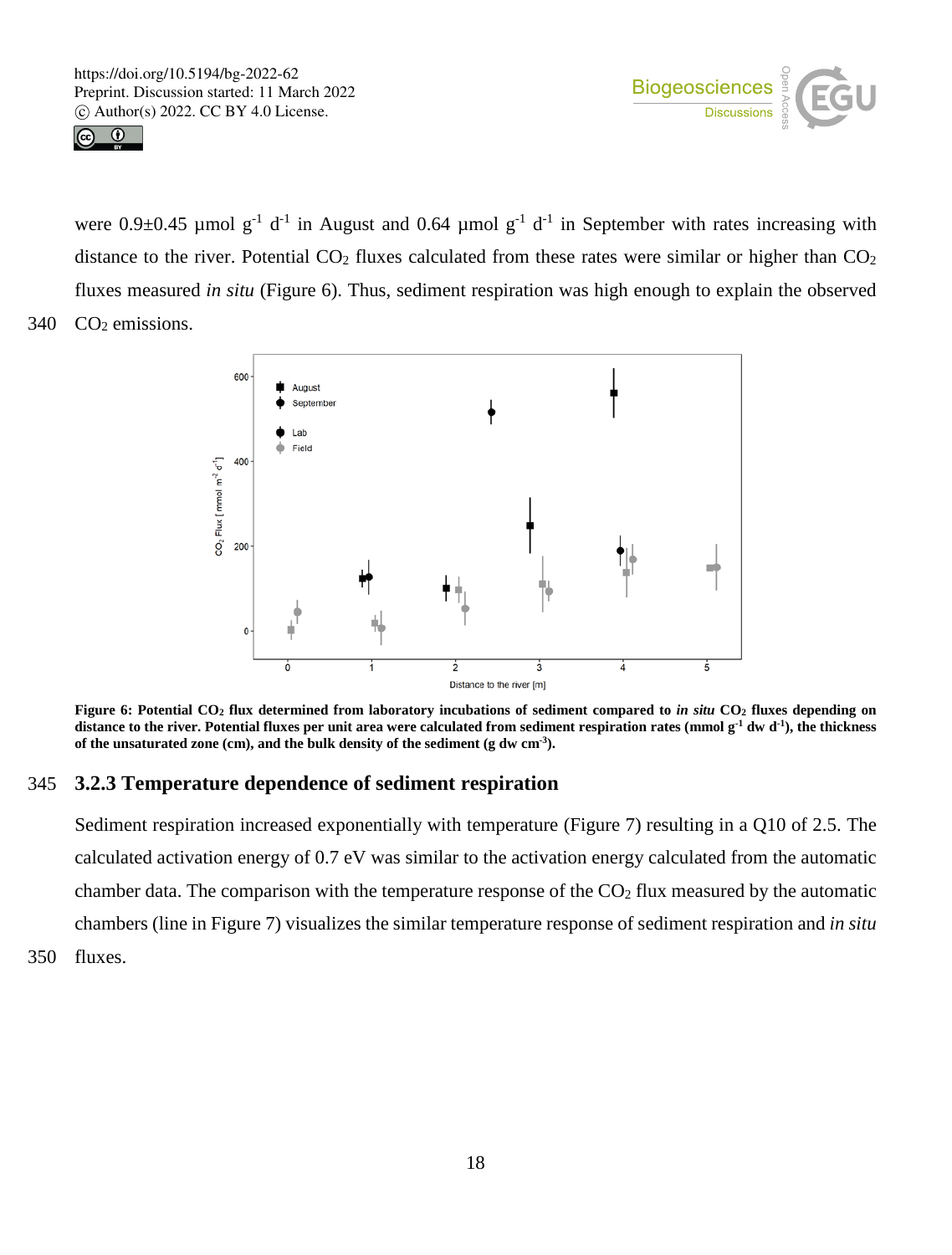





**Figure** 7: Temperature dependence of Sediment CO<sub>2</sub> production (=sediment respiration) in laboratory incubations depending on **temperature (dots show mean±SD of 4 replicates). For comparison, the line shows the average temperature response of the CO2 flux measured by automatic chambers, calculated by fitting the data from Figure 3a to the Arrhenius equation.**

## 355 **4 Discussion**

## **4.1 Source of the CO2**

Both our continuous data and detailed measurements show that the  $CO<sub>2</sub>$  emitted from dry Elbe sediments originated from respiration in the sediment rather than groundwater evasion. This conclusion is consistently supported by numerous evidence:

- 360 The observed  $CO_2$  fluxes could be fully explained by sediment respiration measured in laboratory incubations. From soil respiration measurements it is well known that basal respiration as measured in laboratory incubations cannot be equaled with soil  $CO<sub>2</sub>$  emissions (Reichstein et al. 2000). A major difference between both methods is the exclusion of root respiration in bottle incubations which would lead to an under estimation of total soil respiration in root free assays 365 such as bottle incubations (Hanson et al. 2000). Thus, our sediment respiration rates measured in the laboratory are probably conservative estimates which even strengthens our argumentation.
	- The temperature response of the  $CO<sub>2</sub>$  flux was very similar to the measured temperature response of sediment respiration and showed Q10 values typical for biological processes (Yvon-Durocher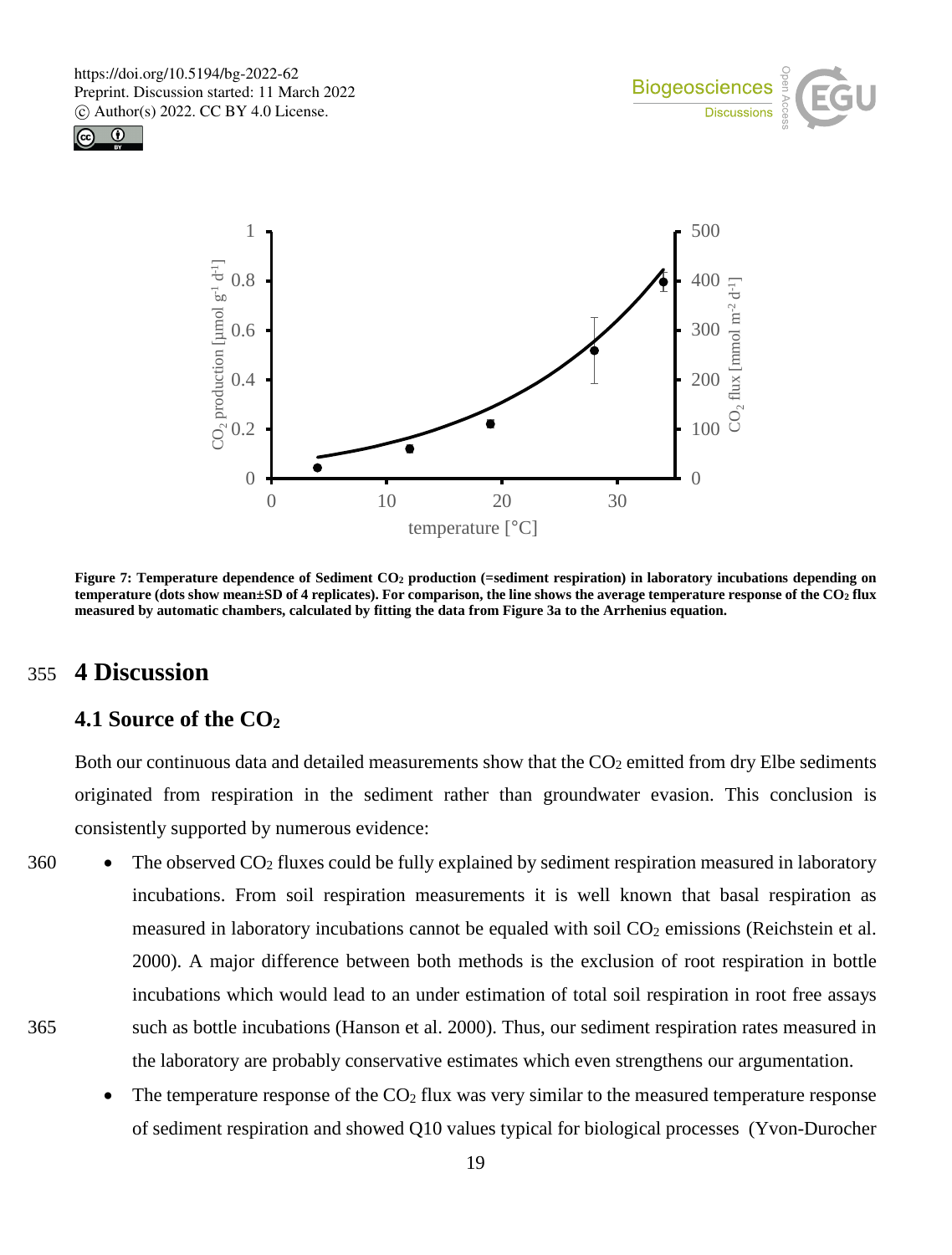

et al. 2012) and soil respiration (Hamdi et al. 2013). Potential evaporation on the other hand 370 depends on radiation, vapor pressure, and wind speed (Penman 1948) and only indirectly on surface temperature (Kidron and Kronenfeld 2016). The temperature dependence of evaporation of soils depends on a complex interaction of texture and soil moisture, and is not easy to predict (e.g. (Federer 2002)). The observed temperature dependence provides strong evidence for respiration being the primary driver of the  $CO<sub>2</sub>$  flux.

Biogeosciences

- 375 CO2 emissions increased with distance to the river. If groundwater evasion was a major source of CO2 emissions we would expect higher emissions at lower sediment elevation were groundwater potentially exfiltrates into the sediment. If there was a hydraulic groundwater gradient towards the river this gradient should be steepest near to the river resulting in highest groundwater flux and potential outgassing near the river.
- 380 The  $CO_2$  flux was proportional to the volume of the unsaturated sediment. If  $CO_2$  originated from groundwater emissions we would expect even a negative correlation because the transport of  $CO<sub>2</sub>$ from the groundwater surface to the sediment surface should be inhibited by a larger unsaturated zone.
- Higher  $CO<sub>2</sub>$  emissions were not accompanied by higher Rn emissions. Groundwater typically 385 contains high Rn concentrations and Rn is a proven tracer to investigate groundwater input into surface waters (Cook and Herczeg 2000; Perkins et al. 2015). We observed emission of Rn from the sediments indicating some influence of groundwater on the sediments. Rn emission at different distance from the river were identical. Thus, the thickness of the unsaturated sediment did not affect Rn emissions, showing that the anoxic zone itself was probably not a source of Rn. Soil Rn 390 concentrations are known to be affected by meteorological and soil physical conditions (Asher-Bolinder et al. 1971). Similar Rn emissions, as observed in our study, are therefore an indication for similar sediment physical conditions. However, the magnitude of Rn emissions did not correspond to the magnitude of the  $CO<sub>2</sub>$  emissions, indicating that the  $CO<sub>2</sub>$  flux was independent from groundwater outgassing.
- 395 As we did not see hydraulic gradients indicative of larger groundwater inflow at our location of study, unrealistic high evaporation rates would be necessary to explain the observed  $CO<sub>2</sub>$  flux with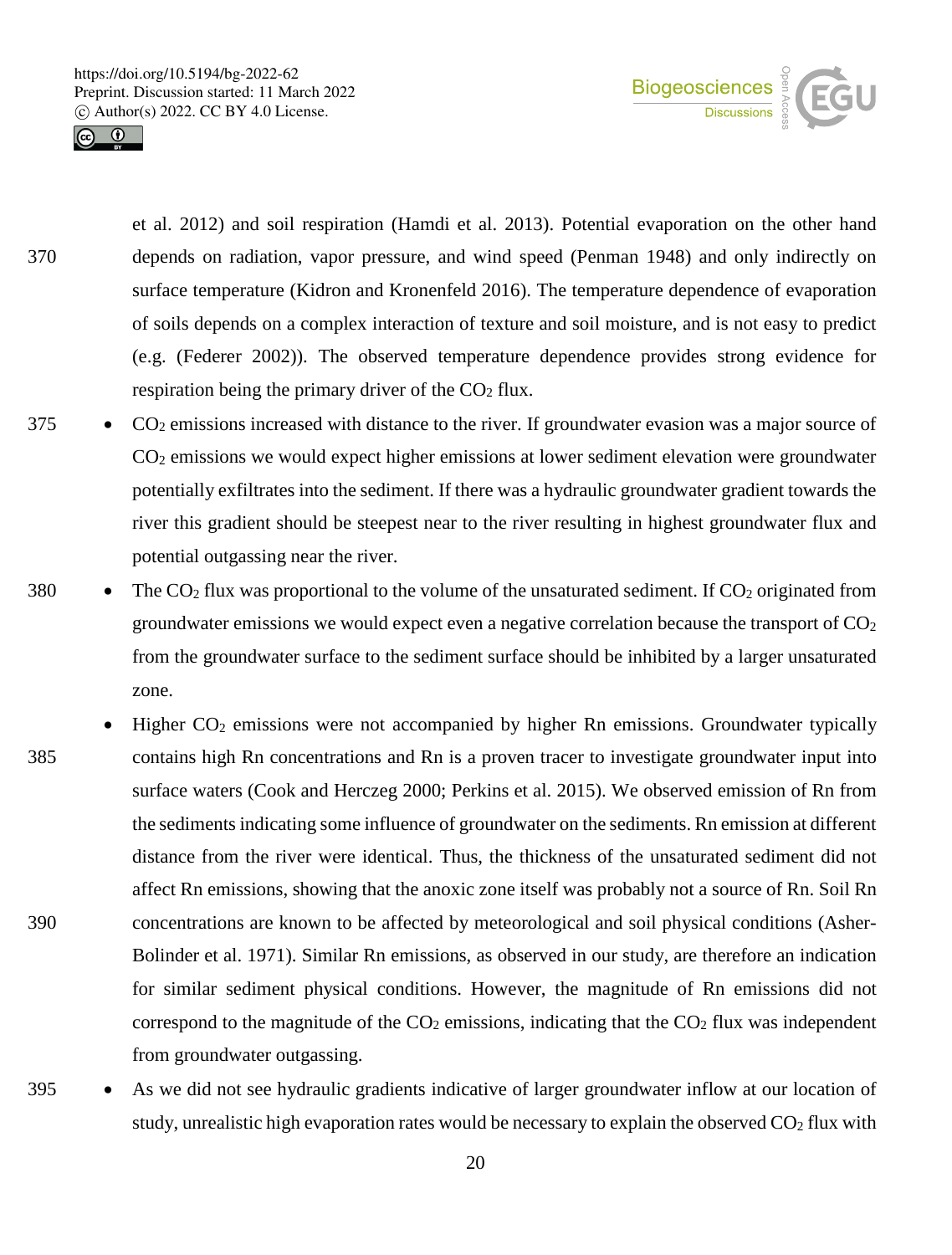



groundwater evasion. Groundwater degassing is relevant in situation when groundwater is pumped to the surface (Wood and Hyndman 2017) or seeps into surface waters (Duvert et al. 2018). In rivers it might be relevant at seep sites which probably especially occur after fast water 400 level drops and at extremely low water level.

Taken together our data consistently show that the observed  $CO<sub>2</sub>$  emissions originated from respiratory  $CO<sub>2</sub>$  production in the sediment. After having identified the primary source of  $CO<sub>2</sub>$  we now look on the regulators of the magnitude of the  $CO<sub>2</sub>$  emissions.

#### **4.2 Regulation of CO2 emissions**

- 405 Temperature is a master variable regulating several biogeochemical processes. Our temperature dependence ( $Q10 = 2.5$ , Ea 0.7 eV) is in line with the temperature response of numerous ecological processes. A meta analysis of 63 studies of temperature dependence of soil respiration revealed a mean Q10 of 2.6 (Hamdi et al. 2013). Diverse types of ecosystems have an activation energy of respiration of 0.65 eV (Yvon-Durocher et al. 2012) which is very similar to our study.
- 410 Temperature was an important regulator not only because of the temperature dependence of sediment respiration but also because the diurnal temperature amplitude was quite large. Sediment temperature not only ranged between 2.8 and 32°C during the study period but the complete temperature amplitude of about 20°C could be observed during single days (Figure 4). The large diurnal amplitude at these sites is favored by a lack of shadow and the fast heating of the sand which can lead to temperatures easily
- 415 exceeding 40°C (Mallast et al. 2020). Although the temperature dependence of the  $CO<sub>2</sub>$  flux is evident, it was not easily visible in flux versus temperature plots which show a large scatter (Figure 3a). Only when looking at single days a typical hysteresis pattern (Figure 3b) became apparent. Such hysteresis curves have frequently been observed in high frequency datasets of soil respiration (e.g. (Riveros-Iregui et al. 2007)). They originate from a phase
- 420 lag between temperature and  $CO<sub>2</sub>$  flux and can be explained by different transport of heat and  $CO<sub>2</sub>$  in soils (Phillips et al. 2011) or by variable C supply from plants (Oikawa et al. 2014). The rotation direction as well as the shape of the ellipsoid depends on the vertical profile of temperature and activity in the soils as well as on the depth were soil temperature was measured. We measured temperature in 5 cm depth and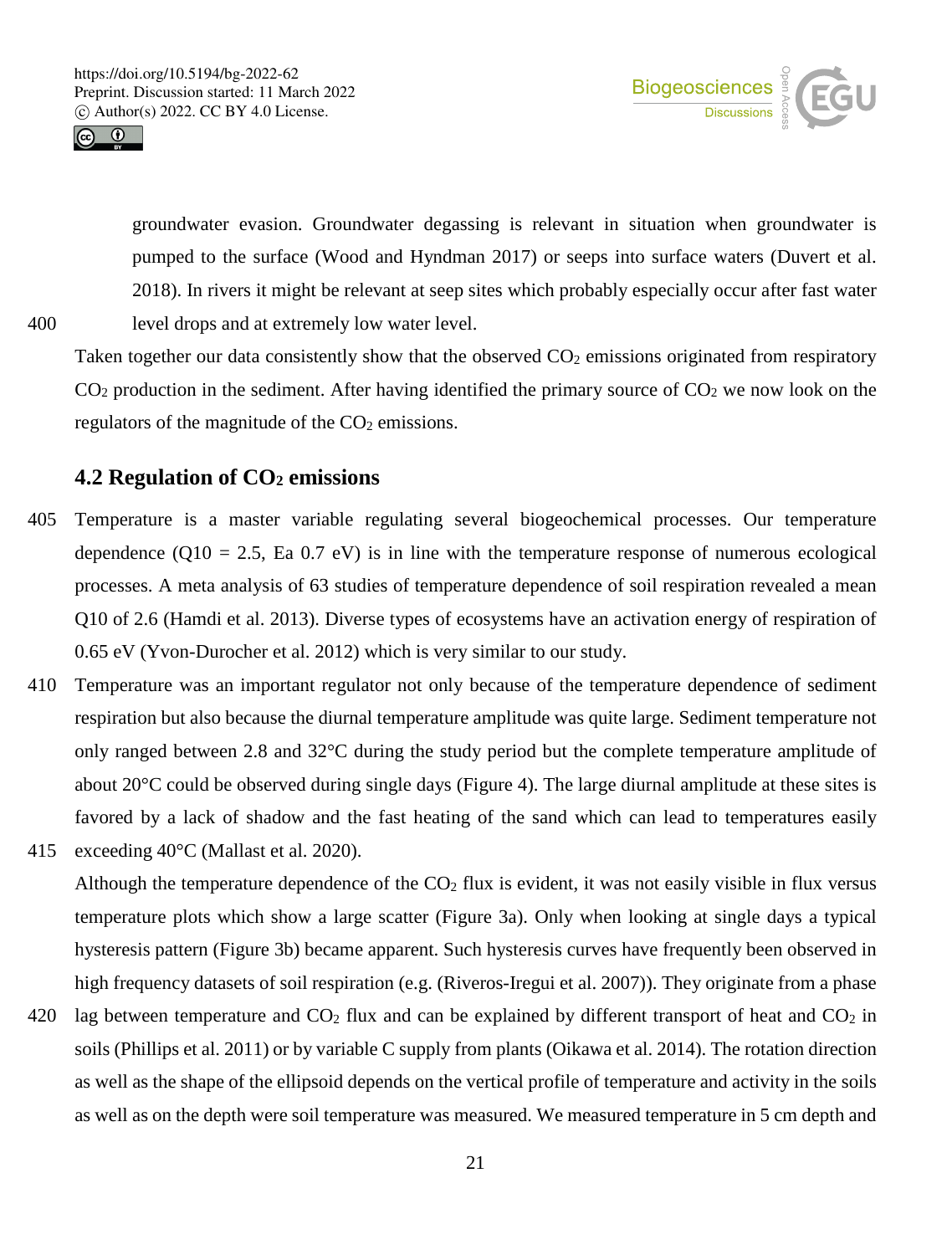



obtained anticlockwise hysteresis which means that  $CO<sub>2</sub>$  emissions were delayed relative to temperature 425 measurements. A plausible explanation is that a large part of the  $CO<sub>2</sub>$  was produced in deeper sediment layers where the daily temperature maximum was reached later. This is consistent with the observed positive correlation between  $CO<sub>2</sub>$  flux and the thickness of the unsaturated zone. Theoretically the effect could also be caused by delayed outgassing of  $CO<sub>2</sub>$  from deeper sediment layers due to  $CO<sub>2</sub>$  transport limitation. However model calculations had shown that this mechanism was less relevant for shaping 430 diurnal hysteresis in soils (Phillips et al. 2011). We quantified the delay by shifting flux and sediment-

- temperature data against each other (Figure S3). By correlating the flux with the temperature 3 hours before we obtained the best linear correlation  $(R^2=0.97)$  for the data in Figure 3b). Wetting of dry soils typically triggers a pulse of  $CO<sub>2</sub>$  production (Birch 1958). However, in our case wetting events caused by rainfall reduced the  $CO<sub>2</sub>$  flux as exemplified in Figure 4. This shows that  $CO<sub>2</sub>$
- 435 production in the sediment was not water limited and/or that the  $CO<sub>2</sub>$  flux was rather transport limited when rain water blocked gas filled pores (Asher-Bolinder et al. 1971). At sediment moisture around 30% in sandy sediments as measured in our study microbial activity in the sediment is probably not water stressed and consequently not stimulated by wetting. Thus, it is probable that the reduced  $CO<sub>2</sub>$  flux after rain events was caused by physical blocking of soil pores. This is consistent with the observed long term
- 440 increase of the  $CO<sub>2</sub>$  flux with decreasing moisture. Direct mechanistic dependence, however, is difficult because moisture also correlates with the thickness of the unsaturated zone (=water level of the river relative to the sediment surface). This is why adding moisture to our mixed model only marginally increased the predictive power of the statistical model.
- The thickness of the unsaturated zone was a strong predictor of the  $CO<sub>2</sub>$  flux. The entire unsaturated zone 445 obviously contributed to the  $CO<sub>2</sub>$  flux. This is plausible because the intermediate sediment moisture both favored microbial processes and enabled gas exchange through gas filled pores. This may also explain high CO<sub>2</sub> fluxes in situations with extremely high sediment surface temperature (Mallast et al. 2020). Even if under such conditions  $CO<sub>2</sub>$  production is inhibited at the surface respiration in deeper layers may maintain high  $CO<sub>2</sub>$  emissions.
- 450 The occurrence of vegetation, although excluded from our chamber measurements and restricted to the vicinity of the chambers, obviously is a game-changer, largely stimulating sediment  $CO<sub>2</sub>$  emissions. From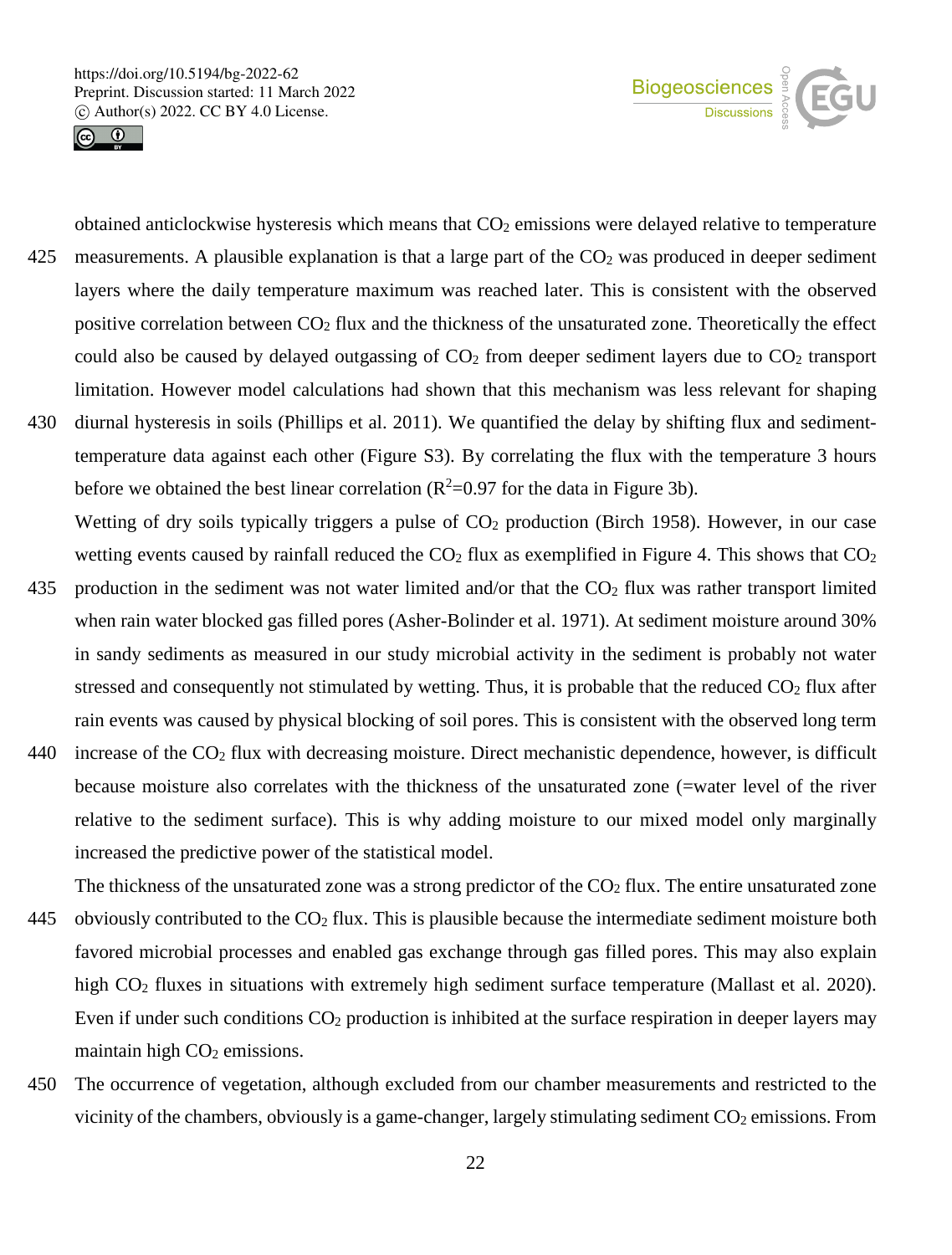



data we cannot fully distinguish whether higher fluxes near plants were caused by the plants or only by distance to the water (which is equivalent to the thickness of the unsaturated zone). However, the thickness of the unsaturated zone increased continuously while the "plant line" represents a sudden

- 455 change of conditions. Our data show a consistent high  $CO<sub>2</sub>$  flux above the "plant line". It is well known that root respiration may contribute about 50% to soil respiration (Hanson et al. 2000) and soil respiration is typically correlated with root biomass (Tufekcioglu et al. 2001). Thus, as we did not use trenched collars to exclude roots from chamber fluxes, it is highly probable that plants contributed to the elevated  $CO<sub>2</sub>$ emissions through root respiration or provision of root exudates above the "plant line". Higher sediment
- 460  $CO<sub>2</sub>$  emissions, however, do not mean net  $CO<sub>2</sub>$  emissions from the ecosystem since the vegetation growing on the dry sediments also fixes carbon and can even turn exposed sediments into a carbon sink (Bolpagni et al. 2017). To assess the effect of emerging vegetation on the overall carbon cycle of dry sediments other methods like plant biomass determination or flux measurements including photosynthesis in transparent chambers are necessary.

#### 465 **4.3 CO2 uptake by the sediment**

We frequently observed  $CO<sub>2</sub>$  uptake by the sediment, although there were no plants and no light in our chamber. This is know from other studies and has been attributed to inorganic processes (Ma et al. 2013; Marcé et al. 2019). In our case the observed  $CO<sub>2</sub>$  uptake could also be explained by the interaction of the sediment with river water. During May and June the river was under saturated with  $CO<sub>2</sub>$  (Fig. S4). The

- 470 groundwater chemistry data show a gradient of concentrations increasing with distance to the river. This shows that the sediment pore water near to the river was affected by river water. Interestingly, negative fluxes were nearly exclusively observed during the daylight hours. A plausible explanation would be that ship induced wave action might have triggered occasional river water intrusion and  $CO<sub>2</sub>$  uptake by the sediment (Hofmann et al. 2010). This mechanism, however, cannot explain negative fluxes in September
- 475 when the river was over saturated with  $CO<sub>2</sub>$  (Fig.S4). Dark CO<sub>2</sub> uptake could theoretically be caused by chemoautotrophic micro-organisms like nitrifiers. However, chemoautotrophic  $CO<sub>2</sub>$  uptake should not be stimulated by light and is thus not consistent with our observation of nearly exclusive  $CO<sub>2</sub>$  uptake during the day.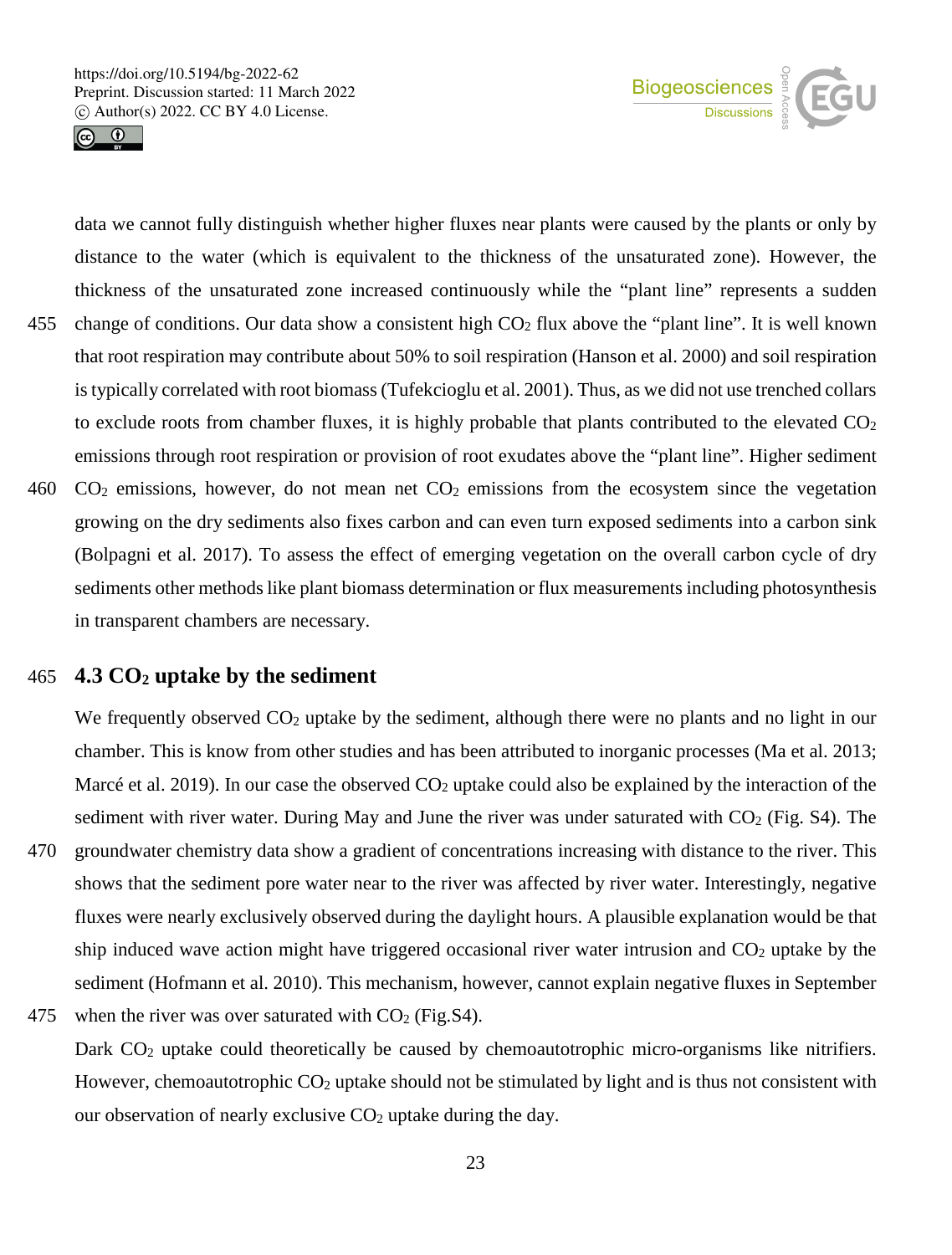



A straightforward explanation for negative  $CO<sub>2</sub>$  fluxes during the day is  $CO<sub>2</sub>$  uptake by phototrophic 480 organisms. Algae and cyanobacteria are well known to have active carbon concentrating mechanisms (CCM) which allow CO2 uptake also in the dark (Giordano et al. 2005). Phototrophs living at the surface of dry sediments are facing a harsh environment with high salinity in thin water films covering particles and high irradiation and temperature – all factors favoring the activation of CCMs (Beardall and Giordano 2002). Dark  $CO<sub>2</sub>$  uptake is a common observation in  ${}^{14}CO<sub>2</sub>$  uptake measurements and known to depend 485 on pre-darkness light conditions (Legendre et al. 1983). In pure cultures it has been shown that  $CO<sub>2</sub>$  uptake by algae may proceed for more than an hour in darkness (Goldman and Dennett 1986; Ohmori et al. 1984). Thus, it is highly plausible that the observed  $CO<sub>2</sub>$  uptake by dry sediments was caused by photosynthetic algae and/or cyanobacteria. Future studies including chlorophyll analysis of sediments or the application of specific inhibitors may clarify the mechanism behind  $CO<sub>2</sub>$  uptake in exposed river 490 sediments.

#### **4.4 Implications**

Photosynthetic uptake of  $CO<sub>2</sub>$  in the dark would have consequences for the interpretation of dark chamber measurements. If a chamber is placed on the sediment photosynthetic  $CO<sub>2</sub>$  uptake may proceed for an unknown period of time. The fact that no net uptake was observed in the night shows that the capability

- 495 of dark CO2 uptake could not be sustained for periods longer than one hour, which is consistent with pure culture observations (Goldman and Dennett 1986). However, flux measurements are usually performed within a few minutes making it highly probable that they include eventual photosynthetic  $CO<sub>2</sub>$  uptake. Comparison of transparent and opaque chamber measurements are sometimes used to detect photosynthesis of algae. Our results imply that such interpretation have to be treated with care because 500 photosynthetic  $CO<sub>2</sub>$  uptake may proceed during dark flux measurements.
- Our median CO<sub>2</sub> flux of 98 mmol m<sup>-2</sup> d<sup>-1</sup> would result in annual emissions of 429 g C m<sup>-2</sup> y<sup>-1</sup> which is in the range of fluxes typical for temperate ecosystems (Doering et al. 2011) and similar to fluxes reported for dry Elbe sediments (Mallast et al. 2020), but high compared to the gravel bed of an alpine river (38 mmol  $m^{-2} d^{-1}$ , Doering et al. (2011)), and low compared to exposed sediments of Mediterranean streams
- 505 (781 mmol m<sup>-2</sup> d<sup>-1</sup>, Gómez-Gener et al. (2016)). Although our observations thus fit the reported range,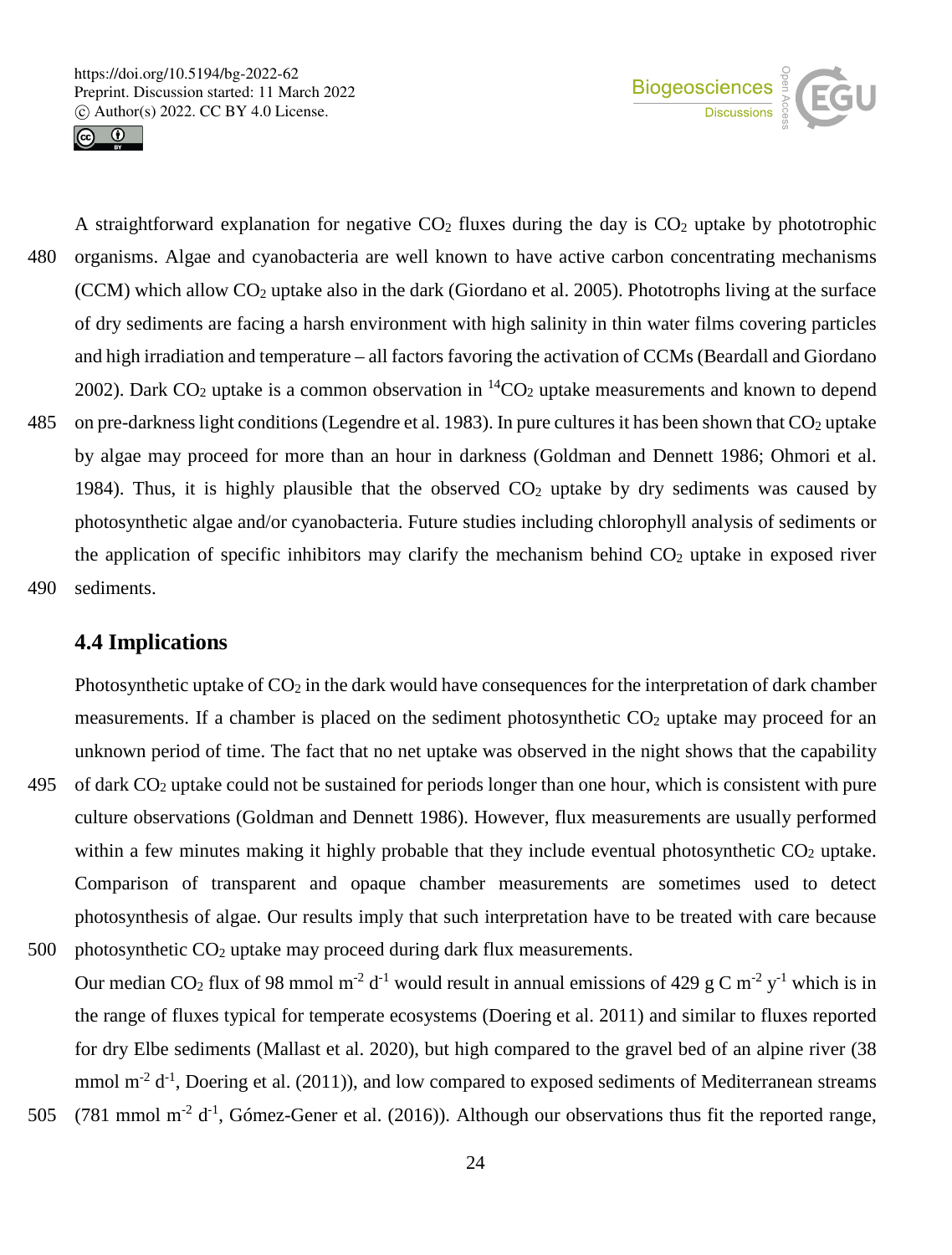



these differences as well as the large variation of fluxes observed in our high frequency measurements (- 120 to 1135 mmol  $m^{-2} d^{-1}$  – this range is larger than the range of typical fluxes for all kinds of terrestrial ecosystems as compiled by Doering et al. (2011)) implies that care must be taken when upscaling fluxes for certain ecosystems but also for larger scales.

510 The observed hysteresis obscures flux-temperature relations if measurements were only performed at one time during the day. Thus, temperature regulation of dry sediment  $CO<sub>2</sub>$  emissions might be more relevant and more complex than identified in a recent study (Keller et al. 2020).

Our high frequency measurements show that standard measuring protocols are probably under estimating CO2 emissions from dry sediments because high fluxes in the night resulting from a delayed temperature

- 515 response are not considered. The median flux measured between normal working hours (8:00 18:00) was 87 mmol m<sup>-2</sup> d<sup>-1</sup> compared to 98 mmol m<sup>2</sup> d<sup>-1</sup> if all data were considered. Thus, only measuring during daytime would lead to a flux under estimation of 11%. We therefore recommend to assess temporal shifts in flux-temperature responses in order to obtain better estimates for upscaling based on a representative choice of flux data.
- 520 Our results are partly contradicting results from Mallast et al.  $(2020)$  who observed highest  $CO<sub>2</sub>$  emissions near to the waterline. The two studies, however, are not directly comparable because the previous study by Mallast et al. (2020) was carried out under extreme drought conditions. Under such conditions deeper lying sediments which tend to be higher in organic matter and less sandy were exposed to the atmosphere. Such conditions should favor  $CO<sub>2</sub>$  emissions (Keller et al. 2020). Furthermore the very dry conditions
- 525 (<10% sediment moisture) under the extreme drought might have inhibited microbial processes in the sandy sediment. While the drivers of  $CO<sub>2</sub>$  emissions from dry sediments are known, their complex interaction makes it difficult to predict  $CO<sub>2</sub>$  emissions under a given situation.

The observed relation between  $CO<sub>2</sub>$  flux and distance to the river, however, might facilitate upscaling of CO2 emissions from dry river sediments. The width of the dry sediment zone can be extracted from

530 satellite images or aerial photographs. The observed consistent spatial pattern also implies that the  $CO<sub>2</sub>$ flux was probably not much affected by time after exposure. Thus, combining few diurnal datasets of  $CO<sub>2</sub>$ flux and lateral transects with seasonal data of the width of the dry sediments zone along a river is a promising approach to quantify total CO<sub>2</sub> emissions from such systems.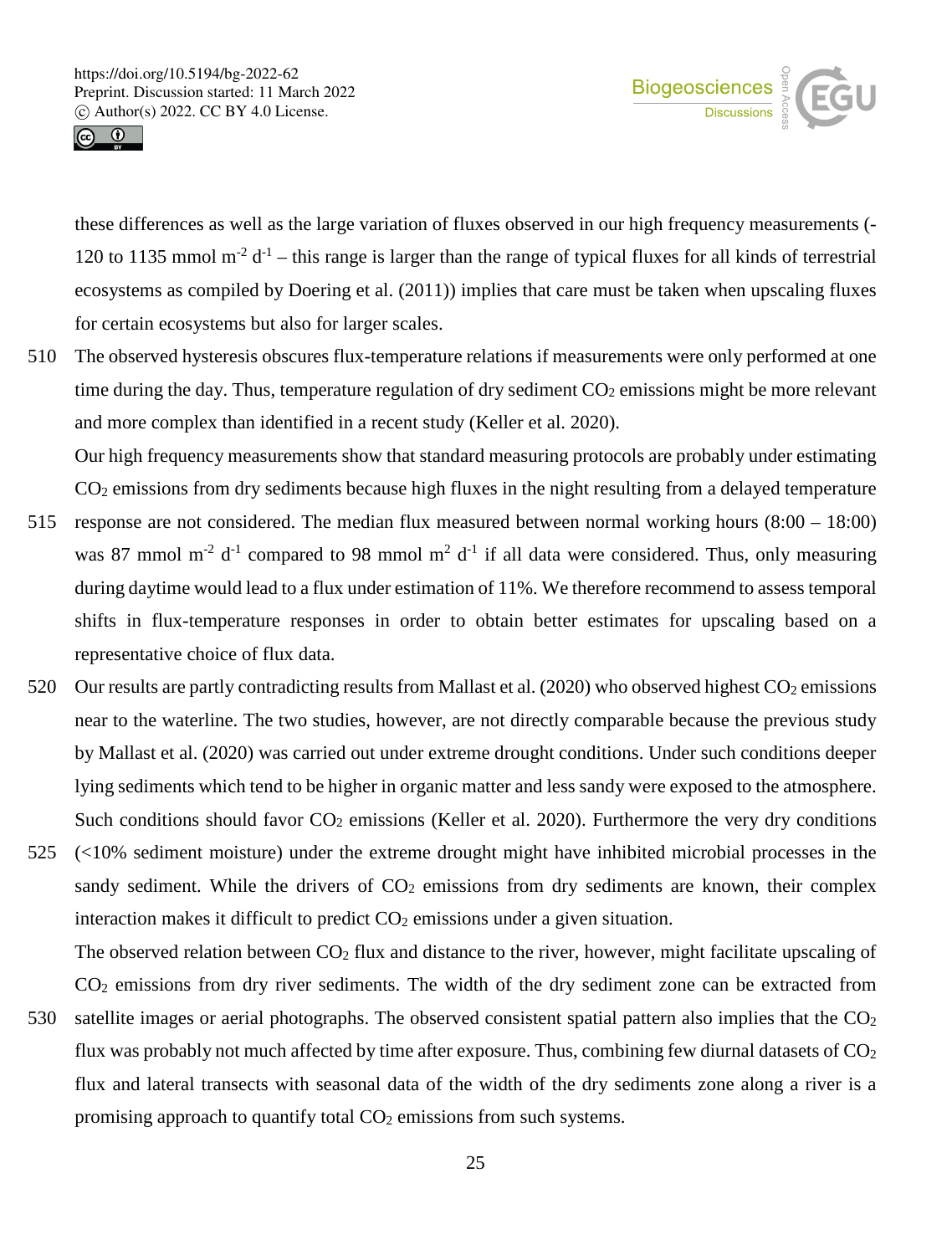



## **5 Conclusions**

535 We could clearly show that  $CO<sub>2</sub>$  emissions from dry river sediments under the given conditions here were primarily driven by respiration in the sediment. Thus, existing knowledge about soil respiration might also apply to dry river sediments.

We could further show that  $CO<sub>2</sub>$  emissions were regulated by temperature and the thickness of the unsaturated zone (Figure 8). The observed hysteresis effect clearly show that simple correlations between

540 environmental parameters and  $CO<sub>2</sub>$  emissions from sediments may be too simplistic to study regulatory mechanisms. Positively spoken the analysis of such hysteresis relations may allow conclusions about underlying mechanisms (Musolff et al. 2021).



**Figure 8: Scheme of processes and drivers of CO2 fluxes from dry river sediments. Green arrows indicate positive, red arrows**  545 **negative effects.**

Our data show that the occurrence of terrestrial vegetation has a large and not yet assessed impact on the carbon cycle of dry sediments. To assess the effect of vegetation not only ecosystem production has to be quantified but also the fate of plant biomass upon re-flooding. While it is clear that  $CO<sub>2</sub>$  emissions from dry river sediments are relevant the exact quantification of the effect of low river levels on the river carbon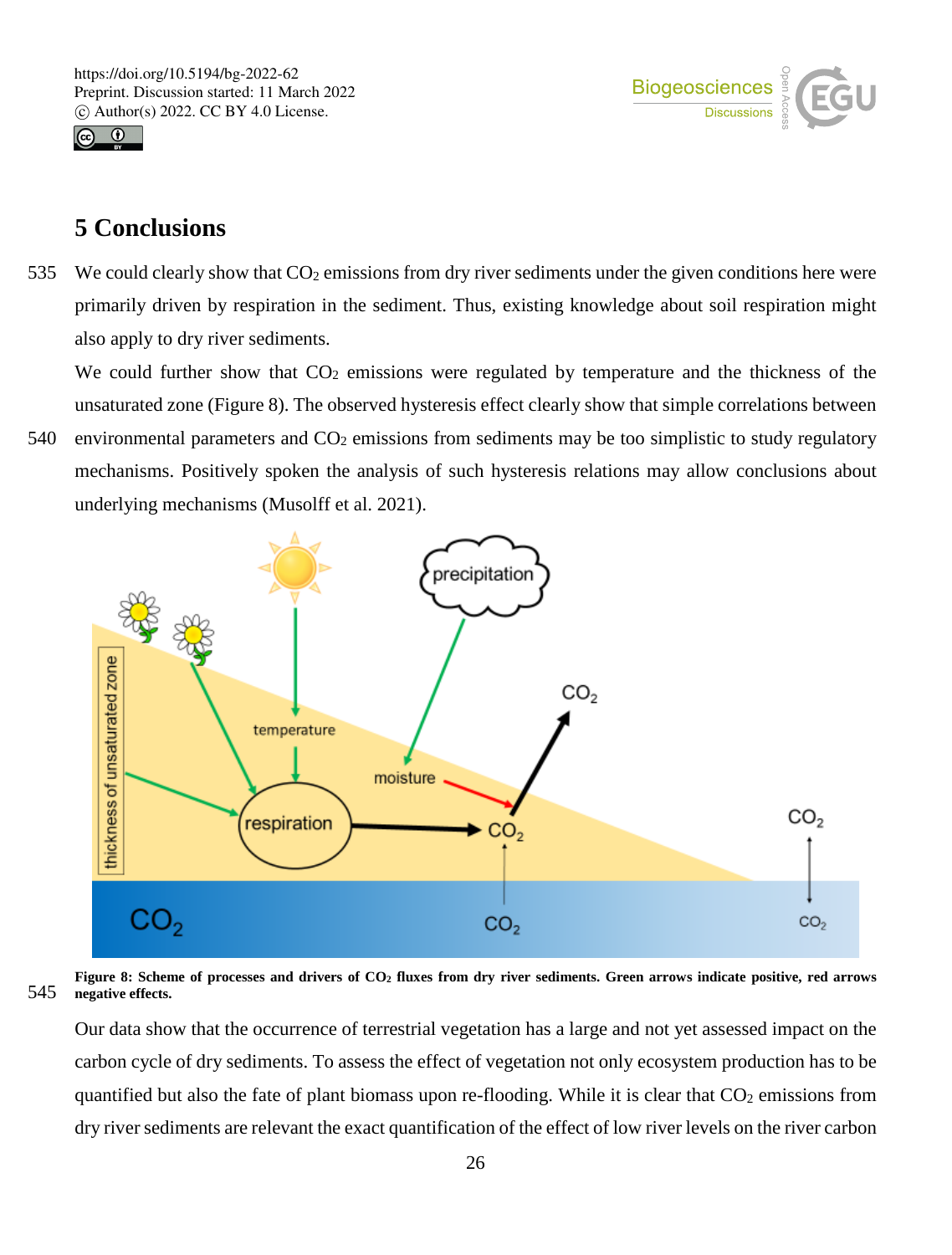



550 cycle remains challenging. Short term temporal dynamics is very high and probably equally relevant as seasonal variability. Any attempt to quantify annual GHG emissions or the relevance of dry river sediments for carbon cycling needs to address temporal dynamics of  $CO<sub>2</sub>$  emissions from dry river sediments.

## **6 Data availability**

555 The high frequency dataset is supplied as a supplement.

## **7 Supplement link**

## **8 Author contribution:**

MK initiated the study and prepared the manuscript with contributions from all co-authors. LT and MK performed measurements. All authors planned measurements and discussed the results.

## 560 **9 Competing interests**

The authors declare that they have no conflict of interest.

## **10 Acknowledgements**

Thanks to Martin Wieprecht for his excellent help during fieldwork and to Ulrike Berning-Mader and Corinna Völkner for their instructions and help in the laboratory of the Westfälische Wilhelms-University

565 and UFZ. Thanks to Prof. Christian Wilhelm for advice regarding dark CO<sub>2</sub> fixation. This work was supported by funding from the Helmholtz Association in the framework of Modular Observation Solutions for Earth Systems (MOSES).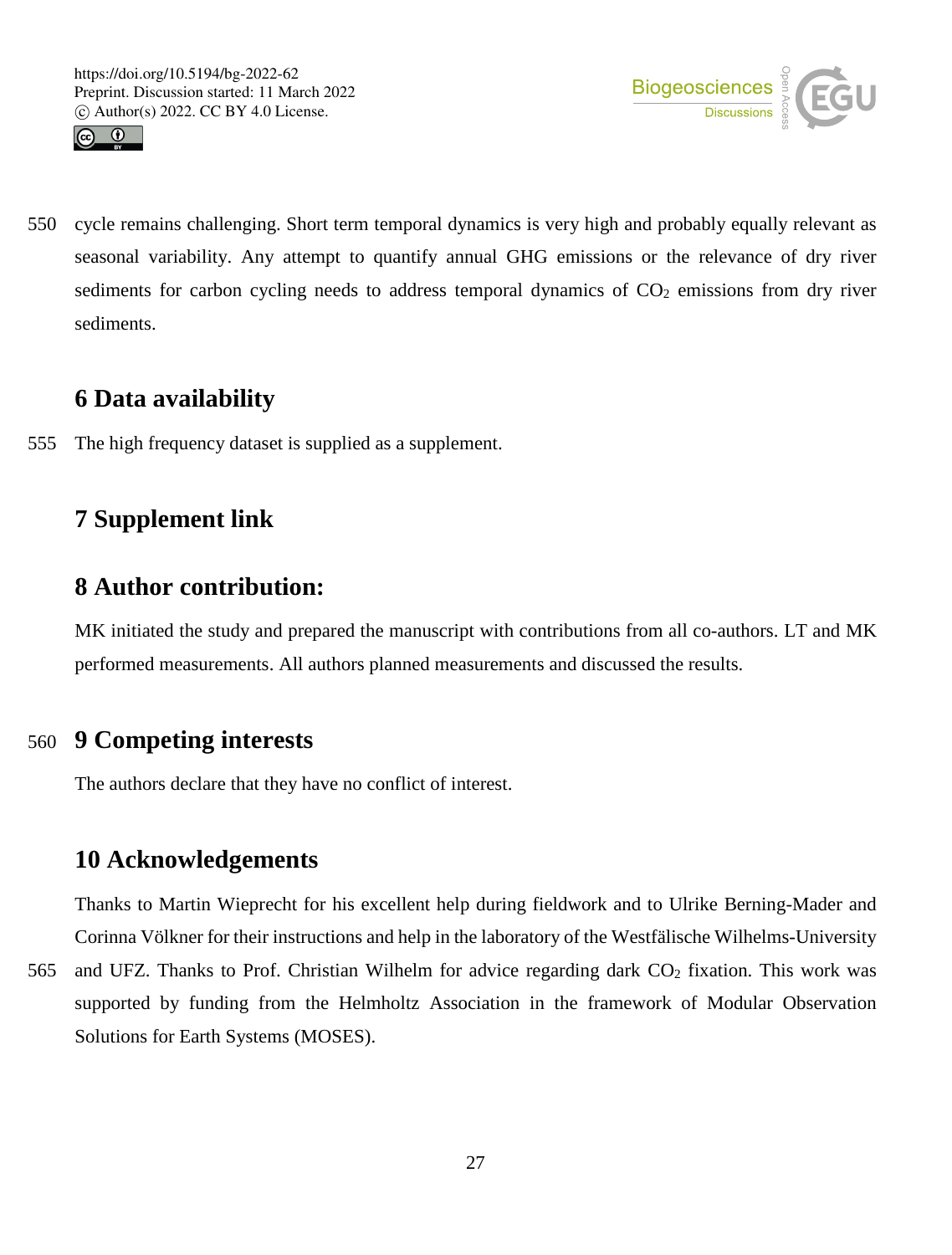



## **11 References**

- Asher-Bolinder, S., D. E. Owen, and R. R. Schumann. 1971. A PRELIMINARY EVALUATION OF 570 ENVIRONMENTAL FACTORS INFLUENCING
	- DAY-TO-DAY AND SEASONAL SOIL-GAS RADON CONCENTRATIONS. *In* L. C. S. Gundersen and R. B. Wanty [eds.], Field Studies of radon in rocks, soils, and water. U.S: Geological Survey.
	- Battin, T. J., S. Luyssaert, L. A. Kaplan, A. K. Aufdenkampe, A. Richter, and L. J. Tranvik. 2009. The boundless carbon cycle. Nature Geoscience **2:** 598-600.
- 575 Beardall, J., and M. Giordano. 2002. Ecological implications of microalgal and cyanobacterial CO<sub>2</sub> concentrating mechanisms, and their regulation. Funct. Plant Biol. **29:** 335-347.
	- Birch, H. F. 1958. The effect of soil drying on humus decomposition and nitrogen availability. Plant Soil **10:** 9-31.
- Bolpagni, R., S. Folegot, A. Laini, and M. Bartoli. 2017. Role of ephemeral vegetation of emerging river 580 bottoms in modulating CO2 exchanges across a temperate large lowland river stretch. Aquat. Sci. **79:** 149-158.
	- Bolpagni, R., A. Laini, T. Mutti, P. Viaroli, and M. Bartoli. 2019. Connectivity and habitat typology drive CO2 and CH4 fluxes across land–water interfaces in lowland rivers. Ecohydrology **12:** e2036.
	- Cook, P. G., and A. L. Herczeg. 2000. Environmental Tracers in Subsurface Hydrology. Springer.
- 585 Coppola, E., M. Verdecchia, F. Giorgi, V. Colaiuda, B. Tomassetti, and A. Lombardi. 2014. Changing hydrological conditions in the Po basin under global warming. Sci Total Environ **493:** 1183-1196.
	- Dell, A. I., S. Pawar, and V. M. Savage. 2011. Systematic variation in the temperature dependence of physiological and ecological traits. P Natl Acad Sci USA **108:** 10591-10596.
- Doering, M., U. Uehlinger, T. Ackermann, M. Woodtli, and K. Tockner. 2011. Spatiotemporal 590 heterogeneity of soil and sediment respiration in a river-floodplain mosaic (Tagliamento, NE Italy). Freshwat. Biol. **56:** 1297-1311.
	- Duvert, C., D. E. Butman, A. Marx, O. Ribolzi, and L. B. Hutley. 2018. CO<sub>2</sub> evasion along streams driven by groundwater inputs and geomorphic controls. Nature Geoscience **11:** 813-818.
	- DWD. 2020. Datenbasis. Einzelwerte gemittelt. *In* D. Wetterdienst [ed.]. German Weather Service.
- 595 FAO. 2020. Soil testing methods: global soil doctors programme-a farmer to farmer training programme., Soil testing methods manual.
	- Federer, C. A. 2002. BROOK 90: A simulation model for evaporation, soil water, and streamflow.
	- Gillooly, J. F., J. H. Brown, G. B. West, V. M. Savage, and E. L. Charnov. 2001. Effects of size and temperature on metabolic rate. Science **293:** 2248-2251.
- 600 Giordano, M., J. Beardall, and J. A. Raven. 2005. CO2 concentrating mechanisms in algae: Mechanisms, environmental modulation, and evolution. Annu. Rev. Plant Biol. **56:** 99-131.
	- Goldman, J. C., and M. R. Dennett. 1986. Dark  $CO<sub>2</sub>$  Uptake by the Diatom Chaetoceros-Simples in Response to Nitrogen Pulsing. Mar. Biol. **90:** 493-500.
- Gómez-Gener, L. and others 2016. When Water Vanishes: Magnitude and Regulation of Carbon Dioxide 605 Emissions from Dry Temporary Streams. Ecosystems **19:** 710-723.
	- Hamdi, S., F. Moyano, S. Sall, M. Bernoux, and T. Chevallier. 2013. Synthesis analysis of the temperature sensitivity of soil respiration from laboratory studies in relation to incubation methods and soil conditions. Soil Biology & Biochemistry **58:** 115-126.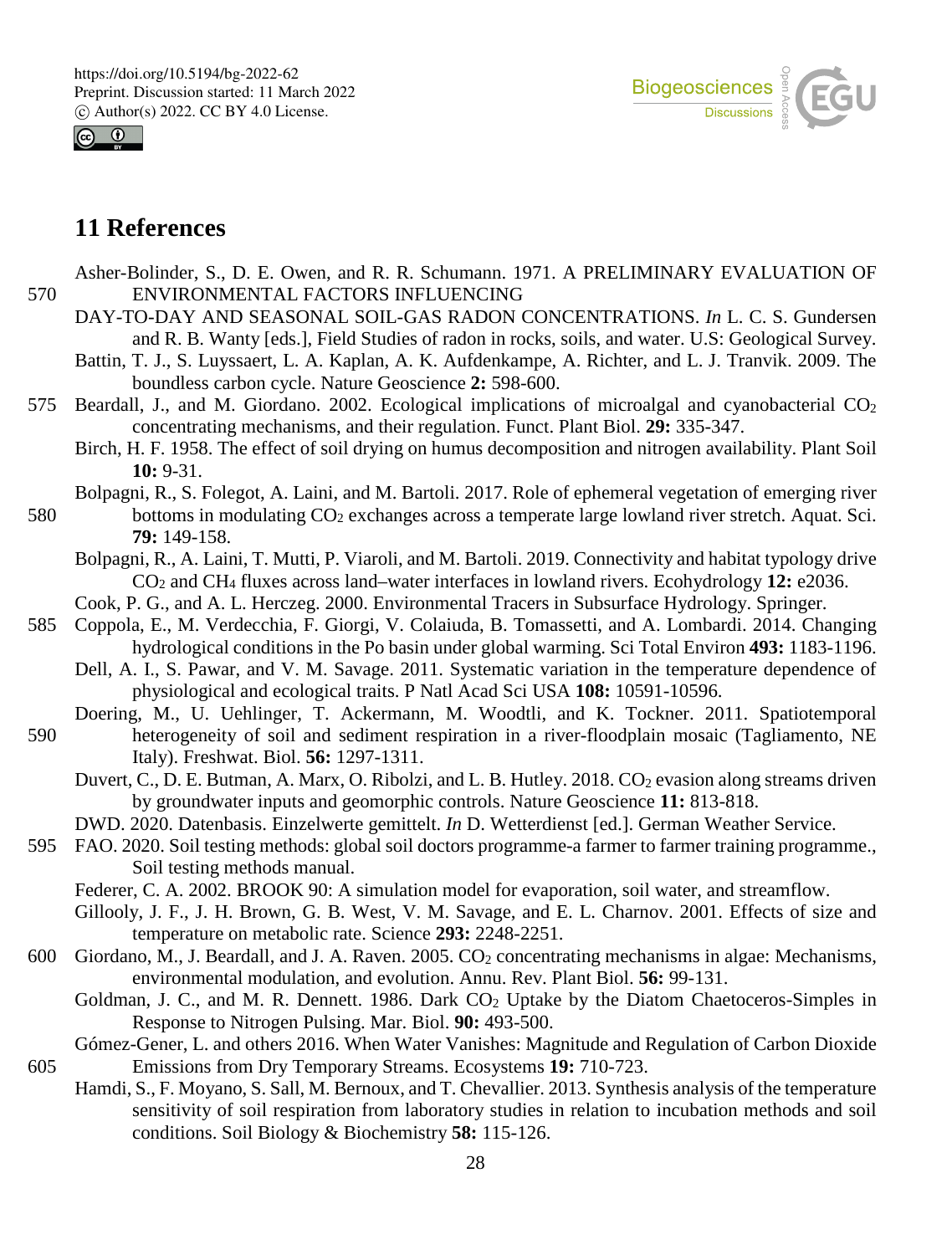



- Hanson, P. J., N. T. Edwards, C. T. Garten, and J. A. Andrews. 2000. Separating root and soil microbial 610 contributions to soil respiration: A review of methods and observations. Biogeochemistry **48:** 115- 146.
	- Hofmann, H., L. Federwisch, and F. Peeters. 2010. Wave-induced release of methane: Littoral zones as a source of methane in lakes. Limnol. Oceanogr. **55:** 1990-2000.
	- Keller, P. S. 2020. glimmr: Compute gasfluxes with R. Gas Fluxes and Dynamic Chamber Measurements.
- 615 Keller, P. S. and others 2020. Global CO2 emissions from dry inland waters share common drivers across ecosystems. Nature Communications **11:** 2126.
	- Kidron, G. J., and R. Kronenfeld. 2016. Temperature rise severely affects pan and soil evaporation in the Negev Desert. Ecohydrology **9:** 1130-1138.
- Koschorreck, M., Y. T. Prairie, J. Kim, and R. Marce. 2021. Technical note:  $CO_2$  is not like CH<sub>4</sub> limits 620 of and corrections to the headspace method to analyse pCO2 in fresh water. Biogeosciences **18:**  1619-1627.
	- Legendre, L., S. Demers, C. M. Yentsch, and C. S. Yentsch. 1983. The C-14 Method Patterns of Dark CO2 Fixation and DCMU Correction to Replace the Dark Bottle. Limnol. Oceanogr. **28:** 996- 1003.
- 625 Leyer, I., and K. Wesche. 2007. Multivariate Statistik in der Ökologie. Eine Einführung. Springer.
	- Ma, J., Z.-Y. Wang, B. A. Stevenson, X.-J. Zheng, and Y. Li. 2013. An inorganic CO<sub>2</sub> diffusion and dissolution process explains negative CO2 fluxes in saline/alkaline soils. Sci Rep-Uk **3:** 2025.
- Machado dos Santos Pinto, R., G. Weigelhofer, E. Diaz-Pines, A. Guerreiro Brito, S. Zechmeister-Boltenstern, and T. Hein. 2020. River-floodplain restoration and hydrological effects on GHG 630 emissions: Biogeochemical dynamics in the parafluvial zone. Sci Total Environ **715:** 136980.
	- Macpherson, G. L. 2009. CO<sub>2</sub> distribution in groundwater and the impact of groundwater extraction on the global C cycle. Chemical Geology **264:** 328-336.
	- Mallast, U., M. Staniek, and M. Koschorreck. 2020. Spatial upscaling of CO<sub>2</sub> emissions from exposed river sediments of the Elbe River during an extreme drought. Ecohydrology **13**.
- 635 Marcé, R. and others 2019. Emissions from dry inland waters are a blind spot in the global carbon cycle. Earth-Sci. Rev. **188:** 240-248.
	- Martinsen, K. T., T. Kragh, and K. Sand-Jensen. 2019. Carbon dioxide fluxes of air-exposed sediments and desiccating ponds. Biogeochemistry.
- Matoušů, A., M. Rulík, M. Tušer, A. Bednařík, K. Šimek, and I. Bussmann. 2019. Methane dynamics in 640 a large river: a case study of the Elbe River. Aquat. Sci. **81:** 12.
	- Musolff, A. and others 2021. Spatial and Temporal Variability in Concentration-Discharge Relationships at the Event Scale. Water Resources Research **57:** e2020WR029442.
- Ohmori, M., S. Miyachi, K. Okabe, and S. Miyachi. 1984. Effects of Ammonia on Respiration, Adenylate Levels, Amino-Acid Synthesis and Co2 Fixation in Cells of Chlorella-Vulgaris 11h in Darkness. 645 Plant and Cell Physiology **25:** 749-756.
- Oikawa, P. Y., D. A. Grantz, A. Chatterjee, J. E. Eberwein, L. A. Allsman, and G. D. Jenerette. 2014. Unifying soil respiration pulses, inhibition, and temperature hysteresis through dynamics of labile soil carbon and O2. Journal of Geophysical Research: Biogeosciences **119:** 521-536.
- Palmia, B., S. Leonardi, P. Viaroli, and M. Bartoli. 2021. Regulation of CO<sub>2</sub> fluxes along gradients of 650 water saturation in irrigation canal sediments. Aquat. Sci. **83:** 18.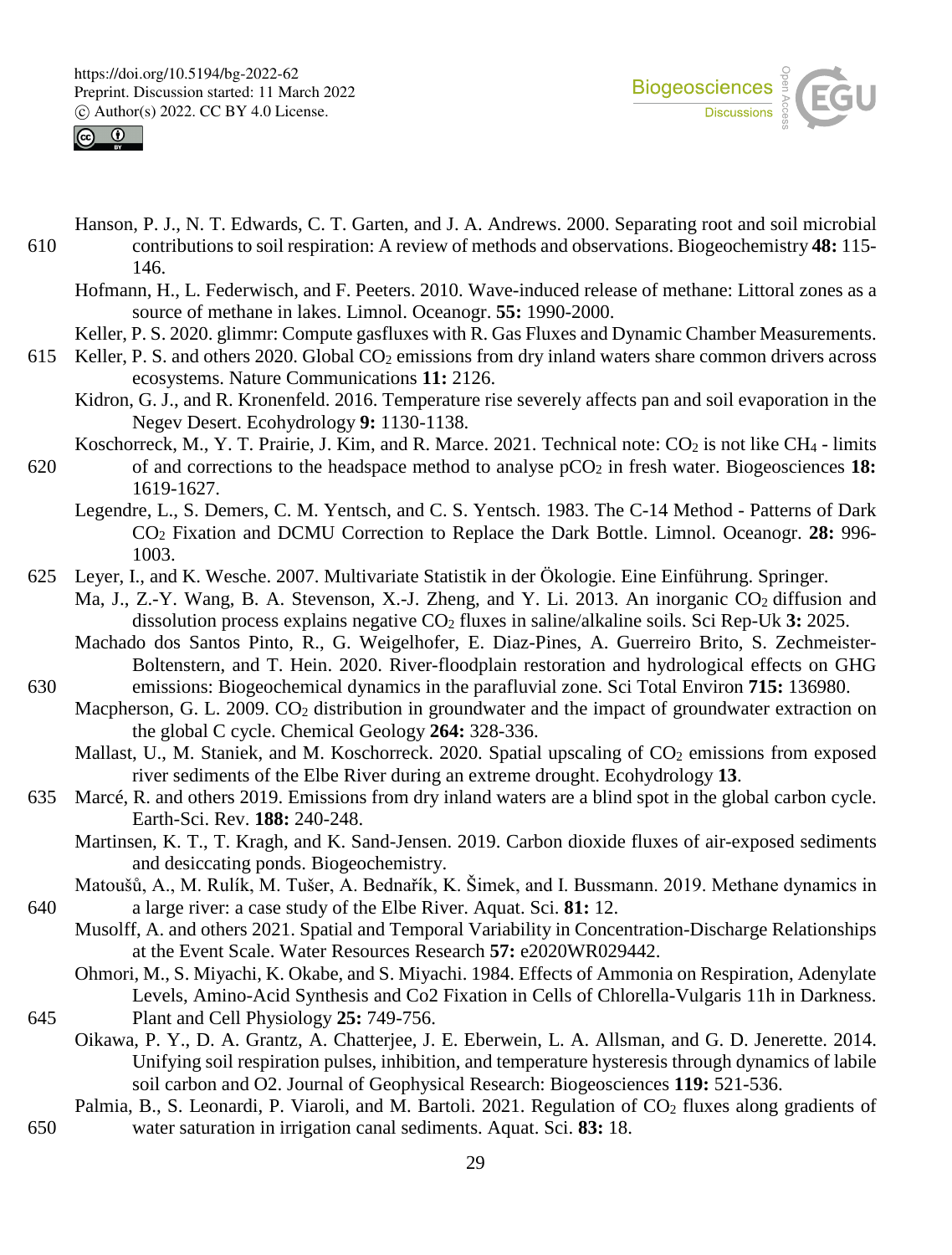



- Penman, H. L. 1948. Natural Evaporation from Open Water, Bare Soil and Grass. Proc R Soc Lon Ser-A **193:** 120-&.
- Perkins, A. K., I. R. Santos, M. Sadat-Noori, J. R. Gatland, and D. T. Maher. 2015. Groundwater seepage as a driver of CO<sub>2</sub> evasion in a coastal lake (Lake Ainsworth, NSW, Australia). Environmental 655 Earth Sciences **74:** 779-792.
	- Peters, E., G. Bier, H. A. J. van Lanen, and P. J. J. F. Torfs. 2006. Propagation and spatial distribution of drought in a groundwater catchment. Journal of Hydrology **321:** 257-275.
		- Phillips, C. L., N. Nickerson, D. Risk, and B. J. Bond. 2011. Interpreting diel hysteresis between soil respiration and temperature. Global Change Biology **17:** 515-527.
- 660 R-Core-Team. 2016. R: A language and environment for statistical computing. R Foundation for Statistical Computing.
	- Reichstein, M., F. Bednorz, G. Broll, and T. Kätterer. 2000. Temperature dependence of carbon mineralisation: conclusions from a long-term incubation of subalpine soil samples. Soil Biol. Biochem. **32:** 947-958.
- 665 Rey, A. 2015. Mind the gap: non-biological processes contributing to soil  $CO<sub>2</sub>$  efflux. Global Change Biology **21:** 1752-1761.
	- Riveros-Iregui, D. A. and others 2007. Diurnal hysteresis between soil CO2 and soil temperature is controlled by soil water content. Geophys Res Lett **34**.
- Schlesinger, W. H., and J. M. Melack. 1981. Transport of organic carbon in the world's rivers. Tellus **33:**  670 172-187.
	- Scholten, M. and others 2005. The River Elbe in Germany present state, conflicting goals, and perspectives of rehabilitation. Archiv für Hydrobiologie **Suppl. 155 = Large Rivers 15:** 579-602.
		- Spinoni, J., J. V. Vogt, G. Naumann, P. Barbosa, and A. Dosio. 2018. Will drought events become more frequent and severe in Europe? International Journal of Climatology **38:** 1718-1736.
- 675 Steward, A. L., D. von Schiller, K. Tockner, J. C. Marshall, and S. E. Bunn. 2012. When the river runs dry: human and ecological values of dry riverbeds. Front. Ecol. Environ. **10:** 202-209.
	- Tufekcioglu, A., J. W. Raich, T. M. Isenhart, and R. C. Schultz. 2001. Soil respiration within riparian buffers and adjacent crop fields. Plant Soil **229:** 117-124.
- UNESCO/IHA. 2010. GHG Measurement Guidlines for Freshwater Reservoirs, p. 138. *In* J. A. 680 Goldenfum [ed.]. UNESCO.
	- von Schiller, D. and others 2014. Carbon dioxide emissions from dry watercourses. Inland Waters **4:** 377- 382.
		- Weigold, F., and M. Baborowski. 2009. Consequences of delayed mixing for quality assessment of river water: Example Mulde–Saale–Elbe. Journal of Hydrology **369:** 296-304.
- 685 Weise, L. and others 2016. Water level changes affect carbon turnover and microbial community composition in lake sediments. FEMS Microbiol. Ecol. **92**.
	- Wood, W. W., and D. W. Hyndman. 2017. Groundwater Depletion: A Significant Unreported Source of Atmospheric Carbon Dioxide. Earths Future **5:** 1133-1135.
- WSV. 2020. ELWIS. Wasserstände & Vorhersagen an schifffahrtsrelevanten Pegeln. Pegel Magdeburg-690 Strombrücke. Wasserstraßen- und Schifffahrtsverwaltung des Bundes (WSV) im Geschäftsbereich des Bundesministeriums für Verkehr und digitale Infrastruktur (BMVI).

30